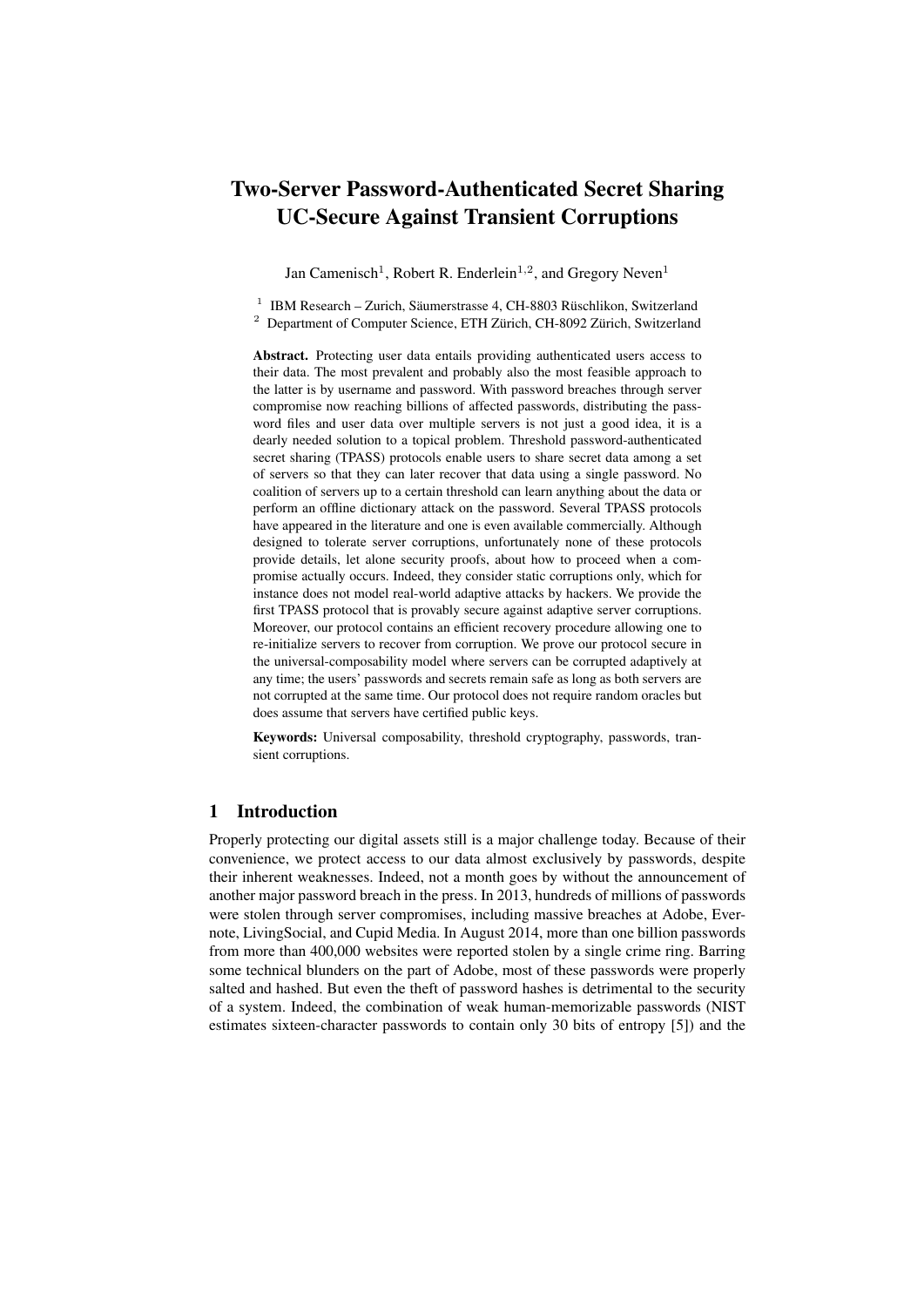blazing efficiency of brute-force dictionary attacks (currently testing up to 350 billion guesses per second on a rig of 25 GPUs [20]) mean that any password of which a hash was leaked should be considered cracked.

Stronger password hash functions [32] only give a linear security improvement, in the sense that the required effort from the attacker increases at most with the same factor as the honest server is willing to spend on password verification. Since computing password hashes is the attacker's core business, but only a marginal activity to a respectable web server, the former probably has the better hardware and software for the job.

A much better approach to password-based authentication, first suggested by Ford and Kaliski [19], is to distribute the capability to test passwords over multiple servers. The idea is that no single server by itself stores enough information to allow it to test whether a password is correct and therefore to allow an attacker to mount an offline dictionary attack after having stolen the information. Rather, each server stores an information-theoretic share of the password and engages in a cryptographic protocol with the user and the other servers to test password correctness. As long as less than a certain threshold of servers are compromised, the password and the stored data remain secure.

Building on this approach, several threshold password-authenticated key exchange (TPAKE) protocols have since appeared in the literature [19, 24, 28, 4, 16, 34, 26, 25], where, if the password is correct, the user shares a different secret key with each of the servers after the protocol. Finally addressing the problem of protecting user data, threshold password-authenticated secret sharing (TPASS) protocols [1, 10, 9, 25] combine data protection and user authentication into a single protocol. They enable the password-authenticated user to reconstruct a strong secret, which can then be used for further cryptographic purposes, e.g., decrypting encrypted data stored in the cloud. An implementation of the protocol by Brainard et al. [4] is commercially available as EMC's *RSA Distributed Credential Protection* (DCP) [17].

Unfortunately, none of the protocols proposed to date provide a satisfying level of security. Indeed, for protocols that are meant to resist server compromise, the research papers are surprisingly silent about what needs to be done when a server actually gets corrupted and how to recover from such an event. The work by Di Raimondo and Gennaro [16] is the only one to mention the possibility to extend their protocol to provide proactive security by refreshing the shares between time periods; unfortunately, no details are provided. The RSA DCP product description [17] mentions a re-randomization feature that "can happen proactively on an automatic schedule or reactively, making information taken from one server useless in the event of a detected breach." This feature is not described in any of the underlying research papers [4, 34], however, and neither is a security proof known. Taking only protocols with provable security guarantees into account, the existing ones can protect against servers that are malicious from the beginning, but do not offer any guarantees against adaptive corruptions. The latter is a much more realistic setting, modelling for instance servers getting compromised by malicious hackers. This state of affairs is rather troubling, given that the main threats to password security today, and arguably, the whole *raison d'être* of TPAKE/TPASS schemes, come from the latter type of attacks.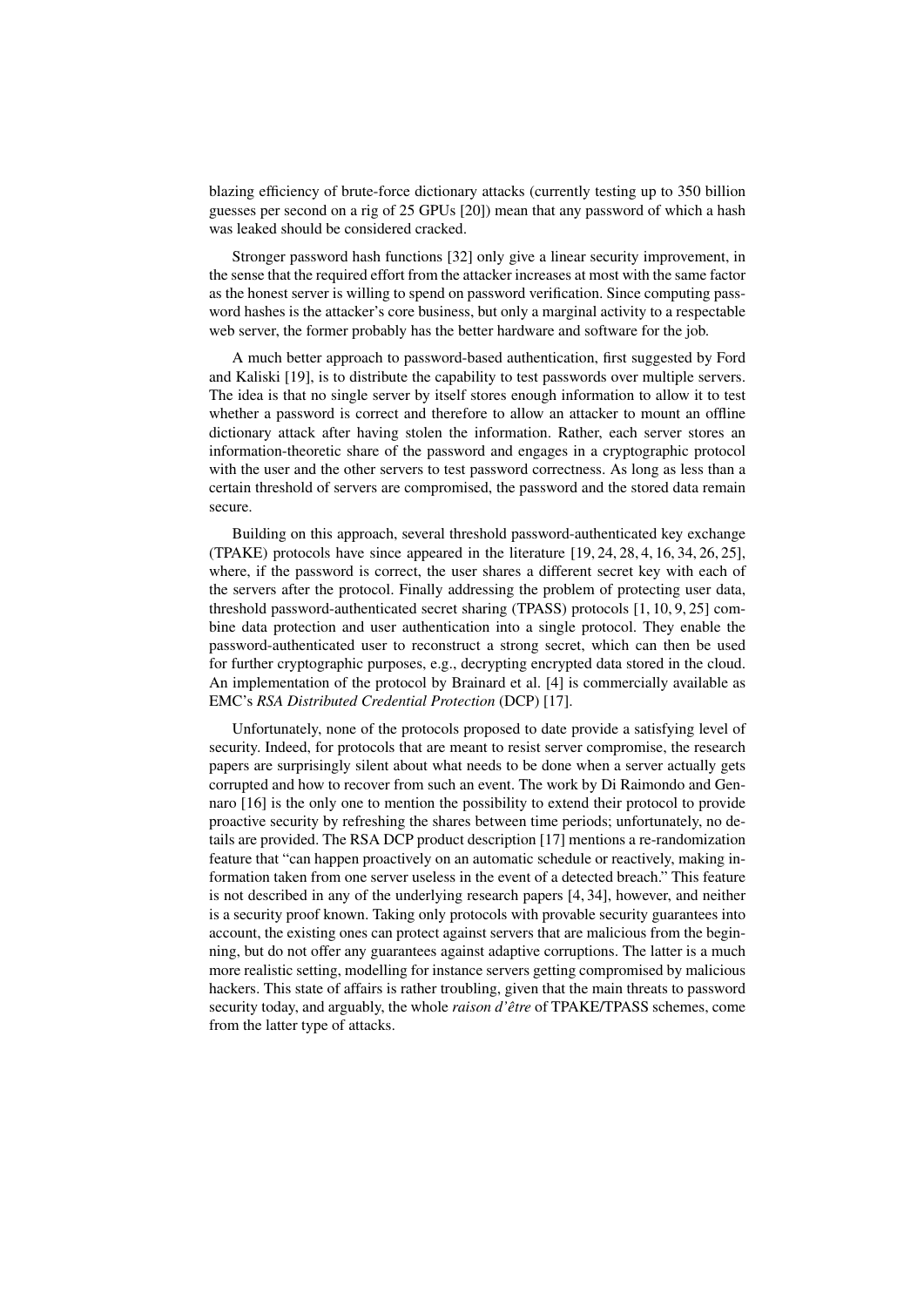One would hope to be able to strengthen existing protocols with ideas from proactive secret sharing [21] to obtain security against adaptive corruptions, but this task is not straightforward and so far neither the resulting protocol details nor the envisaged security properties have ever been spelled out. Indeed, designing cryptographic protocols secure against adaptive corruptions is much more difficult than against static corruptions. One difficulty thereby is that in the security proof the simulator must generate network traffic for honest parties *without* knowing their inputs, but, once the party is corrupted, must be able to produce realistic state information that is consistent with the now revealed actual inputs as well as the previously simulated network traffic. Generic multiparty computation protocols secure against adaptive corruption can be applied, but these are too inefficient. In fact, evaluating a single multiplication gate in the most efficient two-party computation protocol secure against adaptive corruptions [7] is more than three times slower than a full execution of the dedicated protocol we present here.

Our contributions. We provide the first threshold password-authenticated secret sharing protocol that is provably secure against *adaptive* corruptions, assuming data can be securely erased, which in this setting is a standard and also realistic assumption. Our protocol is a two-server protocol in the public-key setting, meaning that servers have trusted public keys, but users do not. We do not require random oracles. We also describe a *recovery procedure* that servers can execute to recover from corruption and to renew their keys assuming a trusted backup is available. The security of the password and the stored secret is preserved as long as both servers are never corrupted simultaneously.

We prove our protocol secure in the universal composability (UC) framework [11, 12]. The very relevant advantages of composable security notions for the particular case of password-based protocols have been argued before [13, 10]; we briefly summarize them here. In composable notions, the passwords for honest users, as well as their password attempts, are provided by the environment. Passwords and password attempts can therefore be distributed arbitrarily and even dependently, reflecting real users who may choose the same or similar passwords for different accounts. It also correctly models typos made by honest users when entering their passwords: all property-based notions in the literature limit the adversary to seeing transcripts of honest users authenticating with their correct password, so in principle security breaks down as soon as a user mistypes the password. Finally, composable definitions absorb the inherent polynomial success probability of the adversary into the functionality. Thus, security is retained when the protocol is composed with other protocols, in particular, protocols that use the stored secret as a key. In contrast, composition of property-based notions with non-negligible success probabilities is problematic because the adversary's advantage may be inflated. Also, strictly speaking, the security provided by property-based notions is guaranteed only if a protocol is used in isolation.

Our construction uses the same basic approach as the TPASS protocols of Brainard et al. [4] and Camenisch et al. [10]. During the setup phase, the user generates shares of his key and password and sends them to the servers (together with some commitments that will later be used in the retrieve phase). During the retrieve phase, the servers run a subprotocol with the user to verify the latter's password attempt using the commitments and shares obtained during setup. If the verification succeeds, the servers send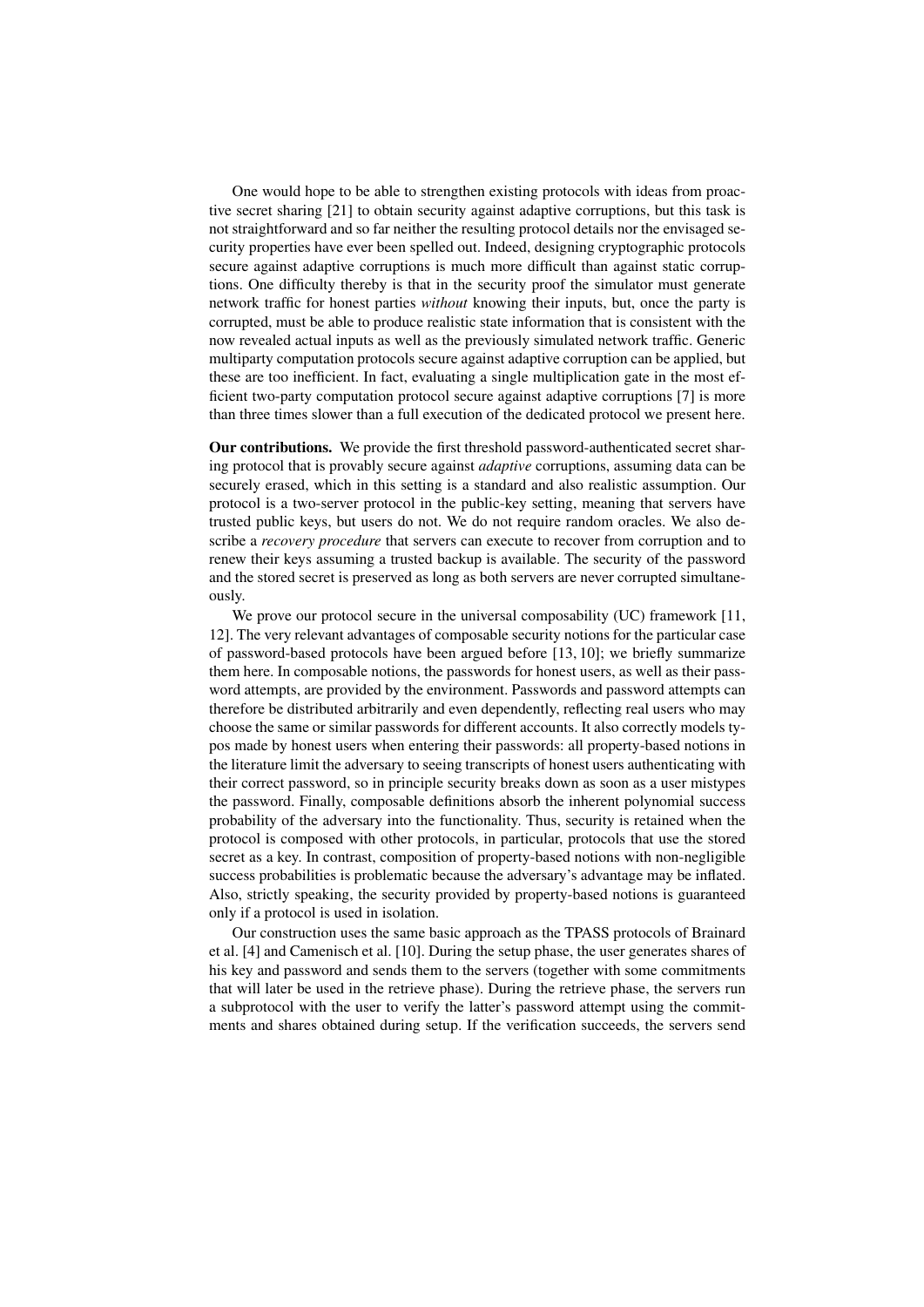the shares of the key back to the user, who can then reconstruct the key. Furthermore, the correctness of all values exchanged is enforced by zero-knowledge proofs. Like the recent work of Camenisch et al. [9], we do not require the user to share the password during the retrieve phase but run a dedicated protocol to verify whether the provided password equals the priorly shared one. This offers additional protection for the user's password in case he mistakenly tries to recover his secret from servers different from the ones he initially shared his secret with. During setup, the user can be expected to carefully choose his servers, but retrieval happens more frequently and possibly from different devices, leaving more room for error.

The novelty of our protocol lies in how we transform the basic approach into an efficient protocol secure against an adaptive adversary. The crux here is that parties should never be committed to their inputs but at the same time must prove that they perform their computation correctly. We believe that the techniques we use in our protocol to achieve this are of independent interest when building other protocols that are UC-secure against adaptive corruptions. First, instead of using (binding) encryptions to transmit integers between parties, we use a variant of Beaver and Haber's noncommitting encryption based on one-time pads (OTP) [3]: the sender first commits to a value with a mixed trapdoor commitment scheme [7] and then encrypts both the value and the opening with the OTP. This enables the recipient to later prove statements about the encrypted value. Second, our three-party password-checking protocol achieves efficiency by transforming commitments with shared opening information into an Elgamal-like encryption of the same value under a shared secret key. To be able to simulate the servers' state if they get corrupted during the protocol execution, each pair of parties needs to temporarily re-encrypt the ciphertext with a key shared between them.

Finally, we note that our protocol is well within reach of a practical implementation: users and servers have to perform a few hundred exponentiations each, which translates to an overall computation time of less than 0.1 seconds per party.

### 2 Our Ideal Functionality  $\mathcal{F}_{\text{2pass}}$

We now describe on a high level our ideal functionality  $\mathcal{F}_{2\text{pass}}$  for two-server passwordauthenticated secret sharing, secure against transient corruptions. We provide the formal definition of  $\mathcal{F}_{2\text{pass}}$  in the GNUC variant [22] of the UC framework [11] in the full version [6].  $\mathcal{F}_{2pass}$  is reminiscent of similar functionalities by Camenisch et al. [10, 9], the main differences being our modifications to handle transient corruptions. We compare the ideal functionalities in the full version [6].

The functionality  $\mathcal{F}_{2\text{pass}}$  involves two servers,  $\mathcal P$  and  $\mathcal Q$ , and a plurality of users. We chose to define  $\mathcal{F}_{2\text{pass}}$  for a single user account, specified by the session id sid. Multiple accounts can be realized by multiple instances of  $\mathcal{F}_{2\text{pass}}$  or with a multi-session realization of  $\mathcal{F}_{2\text{pass}}$ . The session identifier sid consists of  $(\text{pid}_p, \text{pid}_q, (\mathbb{G}, q, g), uacc, ssid)$ , i.e., the identity of the two servers, the description of a group of prime order  $q$  with generator  $g$ , the name of the user account *uacc* (any string), and an arbitrary suffix *ssid*. Only the parties with identities  $pid<sub>p</sub>$  and  $pid<sub>Q</sub>$  can provide input in the role of  $P$  and  $Q$ , respectively, to  $\mathcal{F}_{2\text{pass}}$ . When starting a fresh query, any party can provide input in the role of a user to  $\mathcal{F}_{2\text{pass}}$ ; for subsequent inputs in that query,  $\mathcal{F}_{2\text{pass}}$  ensures it comes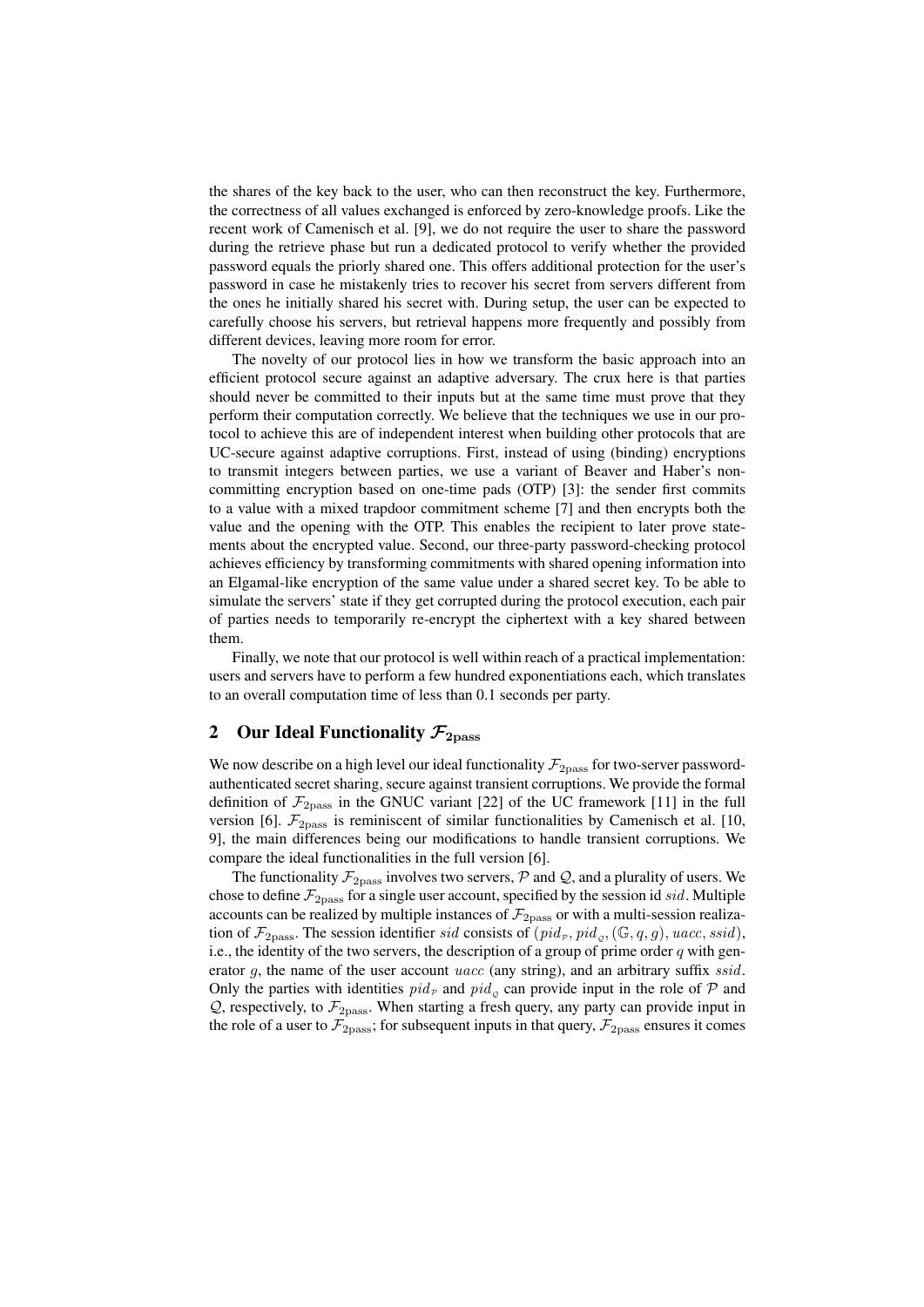$\mathcal{F}_{2\text{pass}}$  processes the instructions as follows.  $\mathcal{F}_{2\text{pass}}$  accepts inputs and messages only for a specific sid. It further checks that the sid has the correct format. Whenever  $\mathcal{F}_{2\text{pass}}$  receives an input from a party it will eventually send a message to  $A$  containing the identity of the party, the type of input, sid, qid, and—if applicable—sends out delayed messages. *<sup>a</sup>*

- *Setup*: The user inputs  $\langle$ Setup, sid, qid = "Setup", p, k) to  $\mathcal{F}_{2pass}$  and the two servers each input<sup>b</sup> (ReadySetup, sid, qid = "Setup") to  $\mathcal{F}_{2\text{pass}}$ .  $\mathcal{F}_{2\text{pass}}$  then sends a public delayed message  $\langle$ Done, sid, qid $\rangle$  to the user and each of the two servers.
- *Retrieve*: To start, the user inputs  $\langle$  *Retrieve*, sid, qid, a) to  $\mathcal{F}_{2pass}$ , and the two servers each input (ReadyRetrieve, sid, qid) to  $\mathcal{F}_{2pass}$ .  $\mathcal{F}_{2pass}$  waits for a message (Lock, sid, qid) from  $A$ , and then replies whether the user's password attempt was correct by sending  $\langle \text{Lock}, \text{sid} \rangle$  $qid, b$  to A—where  $b = 1$  if  $a = p$  and  $b = 0$  otherwise.  $\mathcal{F}_{2pass}$  then sends a public delayed message  $\langle$ Delivered, sid, qid, b $\rangle$  to the two servers, and a private delayed message  $\langle$ Deliver, sid, qid, k') to the user, where  $k' = k$  if  $a = p$ , and  $k' = \varepsilon$  otherwise.
- *Corrupt*: When a party becomes corrupt, the party's ideal peer will input  $\langle$  Corrupt,  $sid \rangle$  to  $\mathcal{F}_{2\text{pass}}$ . Recall that A thereafter obtains control of the corrupted party's input to and output from  $\mathcal{F}_{2\text{pass}}$ . A may prevent a subsequent Refresh query from succeeding in case the server later recovers from corruption—in a real protocol,  $A$  may tamper with the server's internal state. If both servers are corrupted at the same time (or corrupted in sequence with no Refresh query in between),  $\mathcal{F}_{2\text{pass}}$  will send  $(k, p)$  to  $\mathcal A$  and allow  $\mathcal A$  to provide arbitrary replacement values. That is, A can force  $\mathcal{F}_{2\text{pass}}$  to return arbitrary values to the user if the latter interacts with two corrupted servers in a Retrieve query.
- *Recover*: When a party recovers from corruption, the party's ideal peer will input (Recover,  $sid$ ) to  $\mathcal{F}_{2pass}$ .  $\mathcal{F}_{2pass}$  then stops accepting input and messages for all currently running Setup and Retrieve queries, and will not accept any further Setup and Retrieve queries until a Refresh query suceeds.
- *Refresh*: To start a Refresh query, each server inputs  $\langle$ Refresh, sid, qid $\rangle$  to  $\mathcal{F}_{2pass}$ . While this query is in progress, no further Setup, Retrieve, and Refresh queries are accepted, and currently running queries are dropped. Once it has received a message from both servers,  $\mathcal{F}_{2\text{pass}}$ sends  $\langle$ RefreshDone, sid, qid $\rangle$  as public delayed messages to the two servers.  $\mathcal{F}_{2pass}$  then resumes accepting new queries. Note that while a server was corrupted, A might have prevented it from completing this Refresh query.
- *Hijack*: Just after a user provided its first input to  $\mathcal{F}_{2pass}$  in a Setup or Retrieve query and before  $\mathcal A$  sends anything to  $\mathcal F_{\text{2pass}}$  for the same query,  $\mathcal A$  has the option of stealing the id of the query by sending a  $\langle$ HijackSetup, sid, qid, p, k $\rangle$  or  $\langle$ HijackRetrieve, sid, qid, a $\rangle$  message, respectively, to  $\mathcal{F}_{\text{2pass}}$ . In that case,  $\mathcal{F}_{\text{2pass}}$  ignores the user's first message and runs the query with A instead of the user, with the *qid* chosen by the user but input— $(p, k)$  or a– provided by A.

*<sup>a</sup>* Messages from an ideal functionality to a party are direct outputs, unless they are specified to be delayed outputs. In the latter case,  $\mathcal{F}_{2pass}$  notifies A it wishes to send the message and waits for a confirmation by A before actually sending out the message. A public delayed output means that  $A$  learns the message; a private message means that  $A$  will learn only the type of the message and the recipient.

<sup>&</sup>lt;sup>*b*</sup> The GNUC coventions forbid that  $\mathcal{F}_{2pass}$  sends a message to the servers at this point, as the servers might not yet exist.

Fig. 1: High-level definition of  $\mathcal{F}_{2pass}$ . See the text for explanations, and see the full version [6] for the full formalization.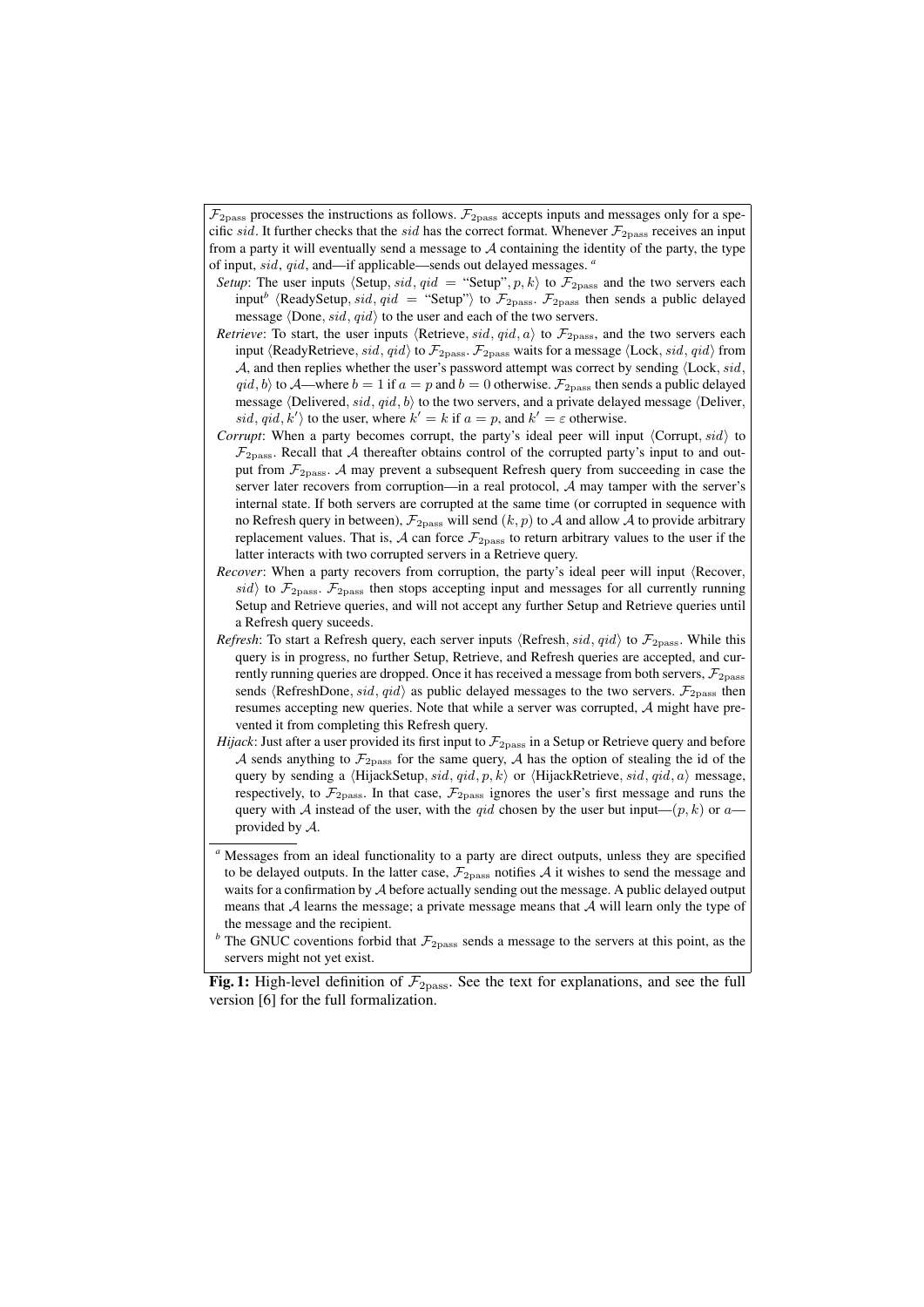from the same party; additionally,  $\mathcal{F}_{2\text{pass}}$  does not disclose the identity of the user to the servers.

 $\mathcal{F}_{2\text{pass}}[sid]$  reacts to a set of instructions, each requiring the parties to send multiple inputs to  $\mathcal{F}_{2\text{pass}}$  in a specific order. The main instructions are Setup, Retrieve, and Refresh. Additionally  $\mathcal{F}_{2\text{pass}}$  reacts to instructions modelling dishonest behavior, namely Corrupt, Recover, and Hijack.  $\mathcal{F}_{2\text{pass}}$  may process multiple queries (instances of instructions) concurrently. A query identifier  $qid$  is used to distinguish between separate executions of the main instructions. We now provide a summary of the instructions. We refer to Figure 1 for a high-level definition of  $\mathcal{F}_{2\text{pass}}$  and to the full version [6] for the full formalization.

With the *Setup* instruction, a user sets up the user account by submitting a key  $k$ and a password  $p$  to  $\mathcal{F}_{2\text{pass}}$  for storage, protected under the password. This instruction can be run only once, which we enforce by fixing qid to "Setup". With the *Retrieve* instruction, any user can then retrieve that  $k$  provided her submitted password attempt  $a$ is correct, i.e.,  $a = p$ , and the servers are willing to participate in this query. Giving the server the choice to refuse to participate in a query is important to counter online password guessing attacks.  $\mathcal{F}_{2p\text{ass}}$  allows for the adaptive corruption of users and servers with the *Corrupt* instruction, and for recovery from corruption of servers at any time with the *Recover* instruction. Servers should run the *Refresh* instruction whenever they recover from corruption or at regular intervals; in the real protocol, the two servers rerandomize their state in this instruction and thereby clear the residual knowledge  $A$ might have. If both servers are corrupted at the same time or sequentially with no Refresh in between, the adversary A will learn the current key and password  $(k, p)$  and is allowed to set them to different values. Finally, recall that in our realization of  $\mathcal{F}_{2\text{pass}}$ , the first message from the user to the servers is not authenticated. A can therefore learn the *qid* from that message, drop the message, and send his own message to the servers with that  $qid$ . We model this attack in  $\mathcal{F}_{2pass}$  with the *Hijack* instruction. Servers will not notice this attack, but the user will conclude his query failed.

Our  $\mathcal{F}_{2\text{pass}}$  functionality gives the following security guarantees: k and p are protected from A as long as at least one server is honest and no corrupt user is able to correctly guess the password. Furthermore, if at least one server is honest, no offline password guessing attacks are possible. Honest servers can limit online guessing attacks by limiting Retrieve queries after too many failed attempts. Finally, an honest user's password attempt  $a$  remains hidden even if a Retrieve query is directed at two corrupt servers.

# 3 Preliminaries

In this section, we introduce the notation used throughout this paper, give the ideal functionalities and cryptographic building blocks we use as subroutines in our construction, and provide a refresher on corruption models in the UC framework.

#### 3.1 Notation

Let  $\eta \geq 80$  be the security parameter. Let  $\varepsilon$  denote the empty string. If S is a set, then  $s \stackrel{\$}{\leftarrow}$  S means we set s to a random element of that set. If A is a probabilistic polynomial-time (PPT) algorithm, then  $y \stackrel{\$}{\leftarrow} A(x)$  means we assign y to the output of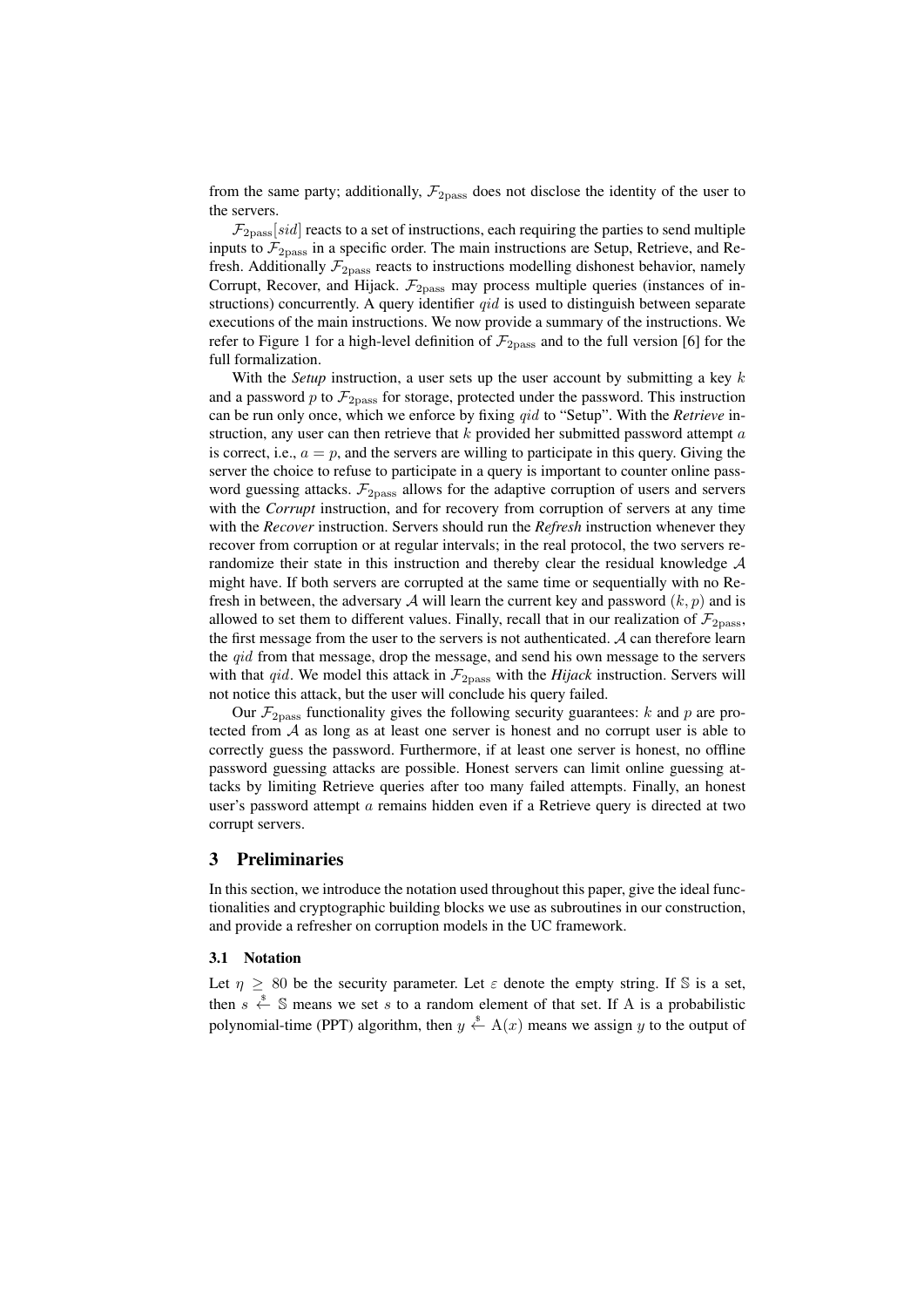$A(x)$  when run with fresh random coins on input x. If s is a bitstring, then by |s| we denote the length of s. If  $U$  and  $P$  are parties, and Sub is a two-party protocol, then by  $(out_{\mathcal{U}}; out_{\mathcal{P}}) \stackrel{\text{s}}{\leftarrow} \langle \mathcal{U}. \text{Sub}(in_{\mathcal{U}}), \mathcal{P}.\text{Sub}(in_{\mathcal{P}}) \rangle (in_{\mathcal{UP}})$  we denote the simultaneous execution of the protocol by the two parties, on common input  $in_{U\mathcal{P}}$ , with U's additional private input in  $\mu$ , with P's additional private input in  $\phi$ , and where U's output is out  $\mu$ and  $\mathcal{P}$ 's output is  $out_{\mathcal{P}}$ . We use an analogue notation for three-party protocols.

We use the following arrow-notation:  $\frac{publicData}{\qquad}$  to denote the transmission of public data over a channel that the two parties have already established between themselves (we discuss how such a channel is established in more detail later). When we write ( $\mathcal{D}$ : dataToErase) next to such an arrow, we mean that the value dataToErase is securely erased before the public data is transmitted. When we write  $[secretData]$ on such an arrow, we mean that secretData is sent in a non-committing encrypted form. All these transmissions must be secure against adaptive corruptions in the erasure model.

### 3.2 Ideal Functionalities that we Use as Subroutines

We now describe the ideal functionalities we use as subroutines in our construction. These are authenticated channels ( $\mathcal{F}_{ac}$ ), one-side-authenticated channels ( $\mathcal{F}_{osac}$ ), zeroknowledge proofs of existence ( $\mathcal{F}_{\text{gzk}}$ ), and common reference strings ( $\mathcal{F}_{\text{crs}}^D$ ).

**Authenticated channels.** Let  $\mathcal{F}_{ac}[sid]$  be a single-use authenticated channel [22]. In our construction, we allow only servers to communicate among themselves using  $\mathcal{F}_{\text{ac}}[sid]$ . We recall the formal definition in the full version [6].

**One-side-authenticated channels.** Let  $\mathcal{F}_{\text{osac}}[sid]$  be a multi-use channel where only one party, the server, authenticates himself towards the other party, the client. The server has the guarantee that in a given session all messages come from the same client. Note that the first message from the client to the server is not authenticated and can be modified (*hijacked*) by the adversary—the original client will be excluded from the rest of the interaction. We provide a formal definition in the full version [6]. We also refer to the work of Barak et al. [2] for a formal treatment of communication without or with partial authentication. A realization of  $\mathcal{F}_{\text{osac}}[sid]$  is out of scope, but not hard to construct.

**Zero-knowledge proofs of knowledge and existence.** Let  $\mathcal{F}_{\text{gzk}}[sid]$  be the zeroknowledge functionality supporting proofs of existence [8], also called "gullible" zeroknowledge proofs. These proofs of existence are cheaper than the corresponding proofs of knowledge, but they impose limitations on the simulator  $S$  in the security proof. In a realization of  $\mathcal{F}_{\text{gzk}}$ , the prover reveals the statement to be proven only in the *last* message. This is crucial for our construction, as this allows the prover to *erase*  $(\mathcal{D})$  witnesses and other data before disclosing the statement to be proven. We recall the formal definition [8] in the full version [6].

*Notation.* When specifying the predicate to be proven, we use a combination of the Camenisch-Stadler notation [15] and the notation introduced by Camenisch, Krenn, and Shoup [8]; for example:  $\mathcal{F}_{gzk}[sid]\{(\lambda\alpha,\beta;\exists\gamma): y = g^\gamma \wedge z = g^\alpha k^\beta h^\gamma\}$  is used for proving the existence of the discrete logarithm to the base  $g$ , and of a representation of  $z$ to the bases  $g, k$ , and  $h$  such that the  $h$ -part of this representation is equal to the discrete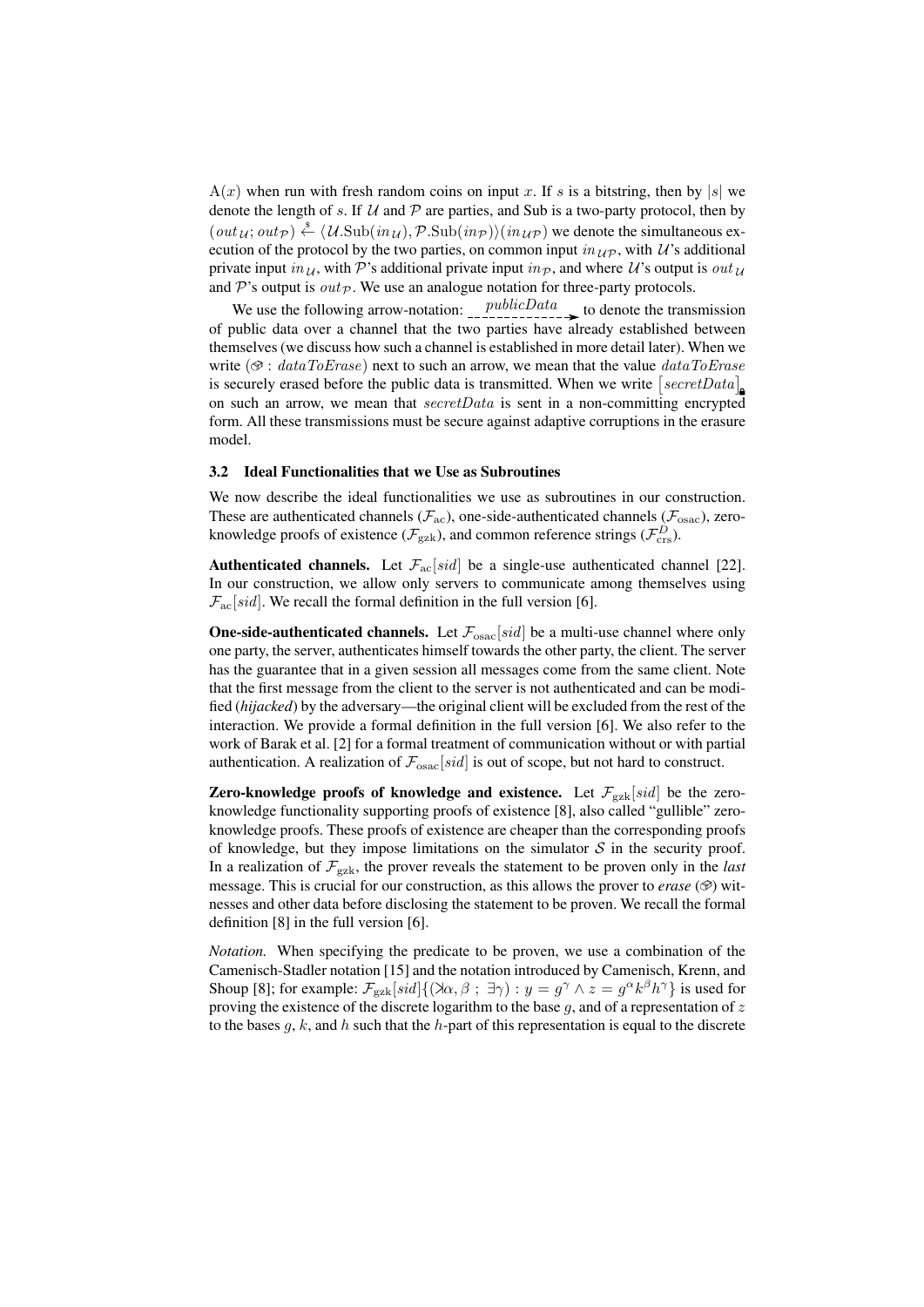logarithm of y to the base q. Furthermore, knowledge of the q-part and the k-part of the representation is proven. Variables quantified by  $\lambda$  (knowledge) can be extracted by the simulator S in the security proof, while variables quantified by  $\exists$  (existence) cannot.

By writing a proof on an arrow:  $-\frac{\pi_0}{\pi_0}$  we denote the performance of such an interactive zero-knowledge proof protocol secure against adaptive corruptions with erasures. If additional public or secret data is written on the arrow, or data to be erased besides the arrow, then this data is transmitted with, or erased before, respectively, the last message of the proof protocol (cf. §3.1). The predicate of the proof may depend on that data.

*Proofs with two verifiers.* Let  $\mathcal{F}_{\rm gzk}^{2v}[sid]$  be the three-party ideal functionality to denote the parallel execution of two independent zero-knowledge proofs with the same prover and same specification, but two different verifiers. The prover waits for a reply from both verifiers before sending out the last message of each proof. This gives the prover the opportunity to erase the same witnesses in both proofs. We provide a formal definition in the full version [6]. The proof that the special composition theorem by Camenisch, Krenn, and Shoup [8] holds also for  $\mathcal{F}_{\rm gzk}^{2v}$  is very similar to the proof that it holds for  $\mathcal{F}_{\text{gzk}}$  and is omitted.

**Common reference string.** Let  $\mathcal{F}_{\text{crs}}^D[\text{sid}]$  be a common reference string (CRS) functionality, which provides a CRS distributed according to some distribution  $D$ . We make use of two distributions in this paper:  $\mathcal{F}_{\text{crs}}^{\mathbb{G}^3}$  provides a uniform CRS over  $\mathbb{G}^3$  and  $\mathcal{F}_{\text{crs}}^{\text{gzk}}$ provides a CRS as required by Camenisch et al.'s protocol  $\pi$ , the intended realization of  $\mathcal{F}_{\text{ezk}}$  [8]. We provide a formal definition in the full version [6].

#### 3.3 Cryptographic Building Blocks of Our Construction

Our construction makes use of two cryptographic building blocks: a CCA2-secure encryption scheme, and a homomorphic mixed trapdoor commitment scheme.

**CCA2-secure encryption.** We denote the key generation function  $(pk, sk, kgr) \stackrel{\$}{\leftarrow}$  $Gen(1<sup>*n*</sup>)$ , where *kgr* is the randomness that was used to generate the key pair. We denote the encryption function  $(e, er) \stackrel{\text{*}}{\leftarrow} \text{Enc}(pk, pt, l)$  that takes as input a public key  $pk$ , a plaintext  $pt \in \{0,1\}^*$ , and a label  $l \in \{0,1\}^*$ ; and outputs the ciphertext e and the randomness er used to encrypt. The corresponding decryption function  $pt \overset{\$}{\leftarrow}$  Dec(sk, e, l) takes as input the secret key  $sk$ , the ciphertext  $e$ , and the label  $l$ . We require the scheme to be secure against adaptive chosen ciphertext attacks [33]. An example of such an encryption scheme is Cramer-Shoup encryption in a hybrid setting over a group  $\mathbb{G}$  of prime order  $q$  [15, §5.2]. To accommodate the label  $l$  in the encryption function, it must be added as an additional input to the hash function used during encryption.

Homomorphic mixed trapdoor (HMT) commitment. An HMT commitment scheme [7] is a computationally binding equivocable homomorphic commitment scheme, constructed from Pedersen commitments [31]. It works well with proofs of *existence* using  $\mathcal{F}_{gzk}$ , resulting in an efficiency gain in our protocol compared to a construction using plain Pedersen commitments, which would have to use proofs of *knowledge*. We provide a high-level overview of HMT commtiments here and recall the definition of HMT commitments in the full version [6].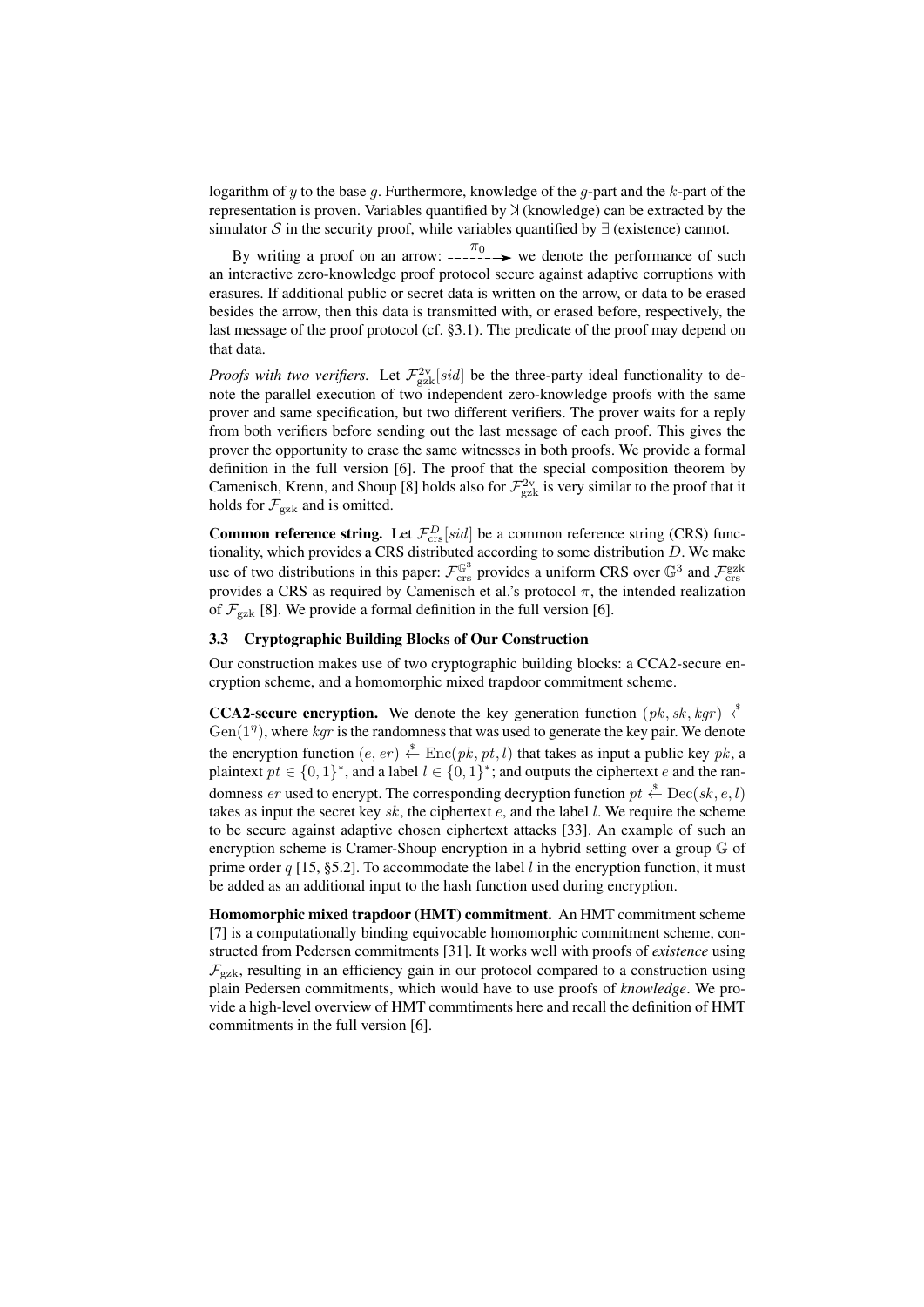HMT commitments operate in a group  $\mathbb G$  of prime order q (with generator q) where the decision Diffie-Hellman (DDH) problem is hard. They implicitly use a CRS  $(h, y, w)$ provided by  $\mathcal{F}_{\text{crs}}^{\mathbb{G}^3}$ . By  $(c, o) \stackrel{\$}{\leftarrow} \text{Com}(s)$  we denote the function that takes as input a value  $s \in \mathbb{Z}_q$  to be committed, and outputs a commitment c and an opening  $o \in \mathbb{Z}_q$ to the commitment. We will also use the notation  $c \leftarrow \text{Com}(s, o)$ , where the opening is chosen outside the function. The commitments are homomorphic with respect to addition over  $\mathbb{Z}_q$ : i.e.,  $c * c' = \text{Com}(s + s', o + o')$ . With a trapdoor to the CRS it is possible to efficiently equivocate commitments. Finally, we note that it is possible to extract a Pedersen commitment  $pc$  from a commitment c, we denote this operation by  $pc := y^s h^o \leftarrow \text{PedC}(c).$ 

### 3.4 Corruption in the UC Model

The UC model defines several types of party corruptions, the most important being *static*, *adaptive*, and *transient* corruptions. In protocols secure against static party corruptions, parties are either honest or corrupt from the start of the protocol and do not change their corruption status. In protocols secure against adaptive corruptions, parties can become corrupted at any time; once corrupted, they remain so for the rest of the protocol. Finally, transient corruptions [11] are similar to the adaptive corruptions, but parties can *recover* from corruption and regain their security.

In the following we discuss the modelling of transient corruptions in the UC framework, how one can use ideal functionalities designed for adaptive corruptions in a protocol designed for transient corruptions, and finally we discuss a particular problem that appears in protocols secure against adaptive or transient corruptions: the selective decommitment problem.

Modelling transient corruptions in real/hybrid protocols. We now recall how corruption and recovery is modelled in real/hybrid protocols.

*Corruption of a party.* When a party becomes corrupted, all of its internal state excluding the parts that were explicitly erased  $(\mathcal{D})$  is handed over to the adversary A. A then controls that party. The ideal functionalities that were used as subroutines are notified of the corruption, and may provide additional information or capabilities to  $A$ . Note that A can always choose to let a corrupted party follow the honest protocol, but passively monitor the party's internal state.

*Recovery from corruption.* A may cede control from a party. When doing that, A may specify a new internal state for the party. We then say that the party formally recovered. In real life, a party might know it recovered if it detected a breach and has restored from backup.

In most protocols however, formal recovery is not enough: the adversary still knows parts of the internal state of the formally recovered party. To allow the party to effectively recover its security, it must take additional steps, e.g., notify its subroutines (and stop using the subroutines that cannot handle recovery) and run a protocol-specific *Refresh* instruction. The party might thereby drop all currently running queries.

A party initiates a Refresh query to modify its internal state so that firstly it is synchronized with the other protocol participants, and so that secondly  $A$ 's knowledge of the old state does not interfere with security of the new state. Parties should initiate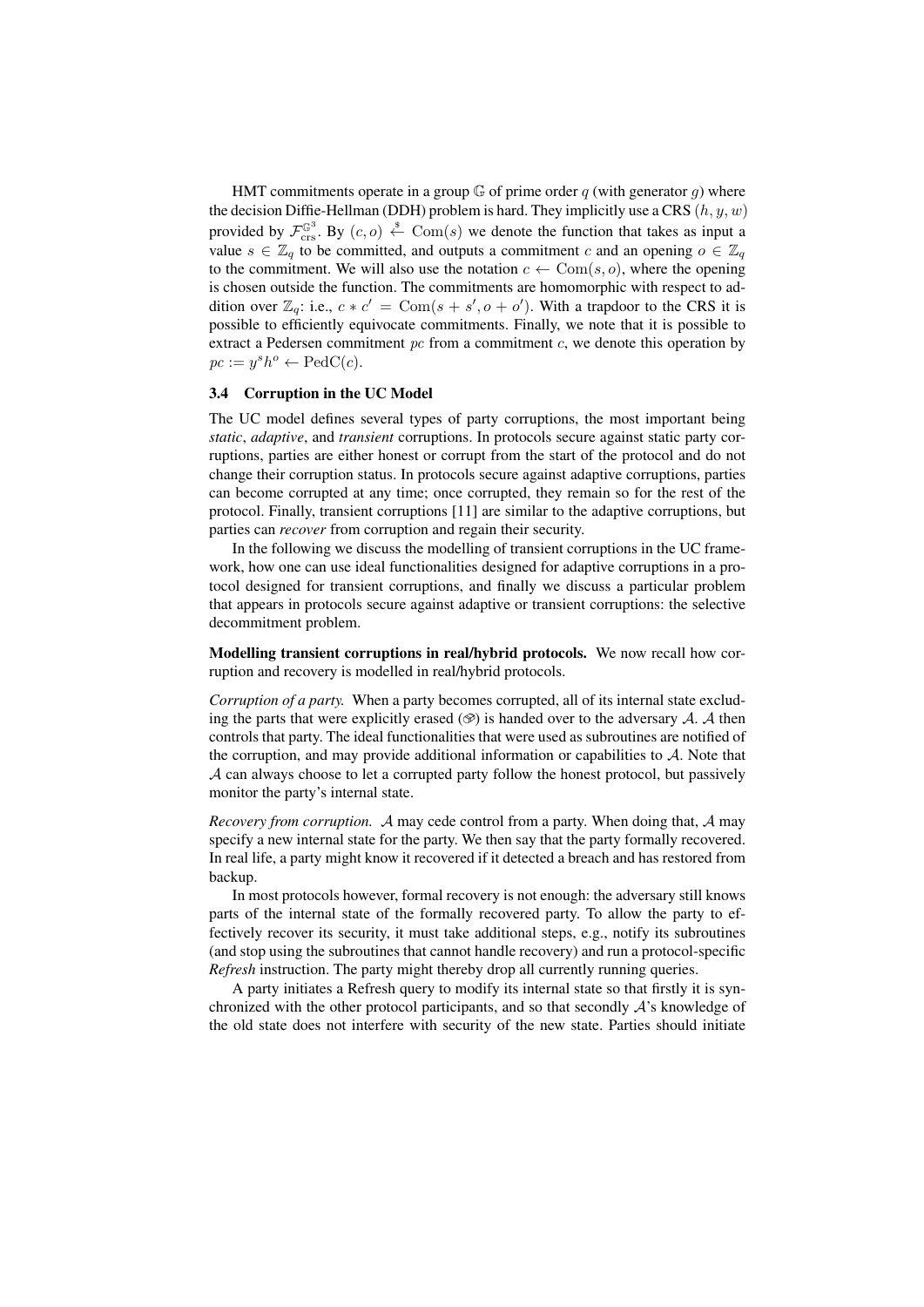a Refresh query when they formally recover from corruption. (If parties cannot detect formal recovery, they should run Refresh periodically.) The Refresh query might fail if the state of the party is inconsistent with that of the others. The party might also not necessarily recover its security even after succesful completion of the query, e.g., because all other participants are corrupted. Note that the security of a party is fully restored (if at all) only after Refresh completes: in the grey zone bewteen formal recovery and completion of Refresh, the party must not run any queries other than Refresh.

Using ideal functionalities designed for the adaptive type in a transient-secure hybrid protocol. Protocols secure against transient corruptions may use ideal functionalities as subroutines that were designed to handle adaptive corruptions, e.g.,  $\mathcal{F}_{\text{ac}}$ ,  $\mathcal{F}_{\text{osac}}$ ,  $\mathcal{F}_{\text{gzk}}$ , and  $\mathcal{F}_{\text{gzk}}^{2v}$ : upon formal recovery, the party must stop using all instances of these ideal functionalities. Thereby, it has to abort all currently running queries. Thereafter, it has to use fresh instances of these ideal functionalities for running the Refresh query, and all subsequent queries.

The selective decommitment problem. Hofheinz demonstrated that it is impossible to prove any protocol secure against adaptive corruptions (and thus, against transient corruptions) that uses perfectly binding commitments or (binding) encryptions to commit to or to encrypt the parties' input, respectively [23]. Let us expand on this. For example, assume that in a protocol a user  $U$  with an input i must send out a binding commitment c or an encryption e depending on i, e.g.,  $(c, o) = \text{Com}(i)$  or  $(e, er) = \text{Enc}(pk, i, l)$ . The simulator S in the security proof must be able to simulate the honest U without knowing her input i, i.e.,  $S$  must send  $c$  or  $e$  to the adversary  $A$ , containing some value that is most likely different from i. If U then gets corrupted, S must produce an internal state for U, namely the opening o or the randomness er used to encrypt and—if applicable—the secret key  $sk$ , that is consistent with both her real input i and the values  $c$  or  $e$  already sent out to the adversary. However, due to the binding nature of the commitment and encryption, and unless it could predict  $i$ ,  $S$  cannot find an internal state for  $U$  consistent with these values and therefore the security proof will not go through.

We explain how we avoid the selective decommitment problem in our protocol in Section 4.2.

# 4 Our Construction of TPASS Secure Against Transient **Corruptions**

In this section we present our realization  $\Pi_{\text{2pass}}$  of the  $\mathcal{F}_{\text{2pass}}$  ideal functionality in the  $(\mathcal{F}_{\rm crs}^{\mathbb{G}^3},\mathcal{F}_{\rm osac},\mathcal{F}_{\rm ac},\mathcal{F}_{\rm gzk},\mathcal{F}_{\rm gzk}^{2v})$ -hybrid setting. Our  $\Pi_{\rm 2pass}$  protocol further uses a CCA2secure cryptosystem and an HMT commitment scheme. As for  $\mathcal{F}_{2\text{pass}}$ , we describe  $\Pi_{2\text{pass}}$  for a single user account only, i.e., each instance of  $\Pi_{2\text{pass}}$  uses a fixed sid.

We start this section by discussing the high-level ideas of our construction. We then elaborate on the novel core ideas in our construction, before providing the detailed construction, and we comment on a multi-session version of  $\Pi_{2\text{pass}}$  that uses a constant size CRS. We finish by providing an estimate of the computational and communication complexity of  $\Pi_{\text{2pass}}$  in both the standard and random oracle models, and compare it with the complexity of related work.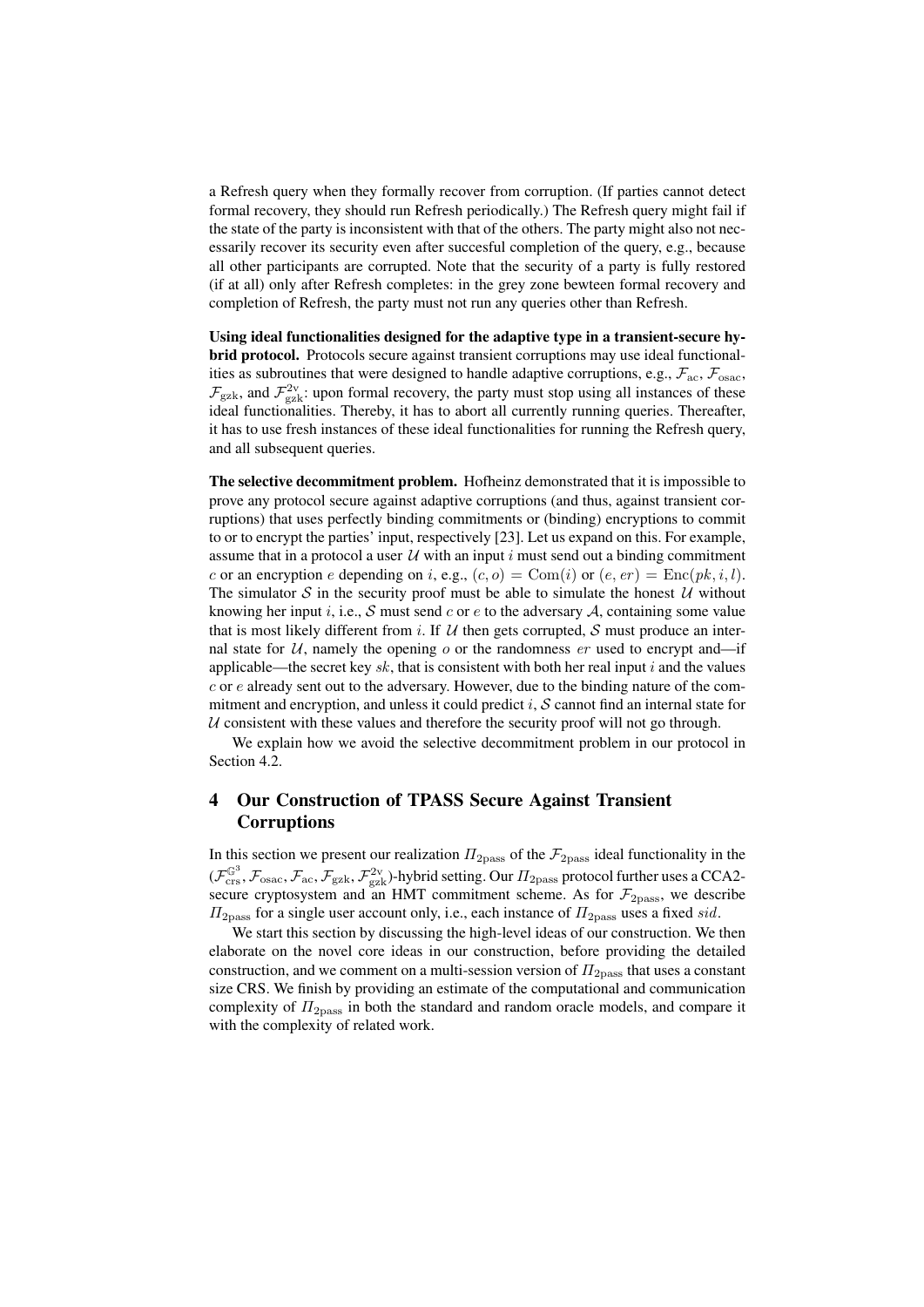#### 4.1 High Level Approach of our TPASS Protocol

Our protocol  $\Pi_{2\text{pass}}$  implements the Setup, Retrieve, and Refresh instructions of  $\mathcal{F}_{2\text{pass}}$ . An adversary can hijack a Setup or Retrieve query through the  $\mathcal{F}_{\text{osac}}$  subroutine. The other instructions of  $\mathcal{F}_{2\text{pass}}$  are purely conceptual for the security proof. At a high level, the realizations of the Setup and Retrieve instructions of  $\Pi_{2\text{pass}}$  are reminiscent of the schemes by Camenisch et al. [10, 9] and Brainard et al. [4]: during Setup, the user generates shares of his key and password and sends them to the servers (together with some commitments that will later be used in Retrieve). During Retrieve, the servers run a subprotocol with the user to verify the latter's password attempt using the commitments and shares obtained in Setup. If the verification succeeds, the servers send the shares of the key back to the user, who can then reconstruct the key. Furthermore, the correctness of all values exchanged is enforced by zero-knowledge proofs. To deal with transient corruptions, our  $\Pi_{\text{2pass}}$  needs to implement the Refresh instruction, which allows the servers to re-randomize their shares of the key and password and thereby to re-secure their states when one of them is recovering from corruption. Naturally, prior schemes do not have a Refresh instruction as they do not provide security against transient corruptions.

The novelties of our construction arise from how we turn this basic approach into a scheme that is secure against adaptive and transient corruptions and at the same time efficient enough to be considered for practical deployment.

#### 4.2 Key Ideas of our TPASS Protocol

We now present the key ideas that make it possible for our TPASS protocol to be secure against transient corruptions. These ideas are novel and of independent interest.

Three-party computation for determining equality to zero. The core subprotocol ChkPwd is depicted in Figure 2. To check if the password attempt  $\alpha$  input by the user during a Retrieve query matches the stored password  $p = p_p + p_q$ , the user and the two servers engage in a three-party computation to check if  $\delta := p_p + p_q - a \stackrel{?}{=} 0$ , where  $p_p$ and  $p<sub>o</sub>$  are the shares stored by the respective servers. For efficiency reasons, it does not make sense to base that protocol on a generic multiparty computation protocol. Indeed, running one Retrieve query in our protocol is more than 3.7 times faster than evaluating a single multiplication gate in the best generic two-party computation protocol that is secure against adaptive corruptions [7] (see the full version [6]).

The first observation is that a commitment in the HMT scheme we use essentially consists of a *pair* of Pedersen commitments. Thus, while all components need to be considered to prove that a commitment is formed correctly, it is often sufficient to consider just one component later when doing computations with them. Now, based on this, a first idea for the desired subprotocol would be as follows. The servers' commitments  $cp<sub>p</sub>$  and  $cp<sub>Q</sub>$  to the shares of the password are distributed to all the parties, who then generate a commitment on the sum of the two shares using the homomorphic property of HMT commitments, and extract the first component thereof to obtain a value

 $C := \text{PedC}(cp_p * cp_q) = y^{pp + p_Q}h^{op_p + op_q}$ ,

where  $y$  and  $h$  are part of the CRS. That value is an equivocable Pedersen commitment to  $p := p_p + p_q$  with equivocation trapdoor  $\log_q h$ . Given C, the user subtracts his password attempt  $a$  from that commitment: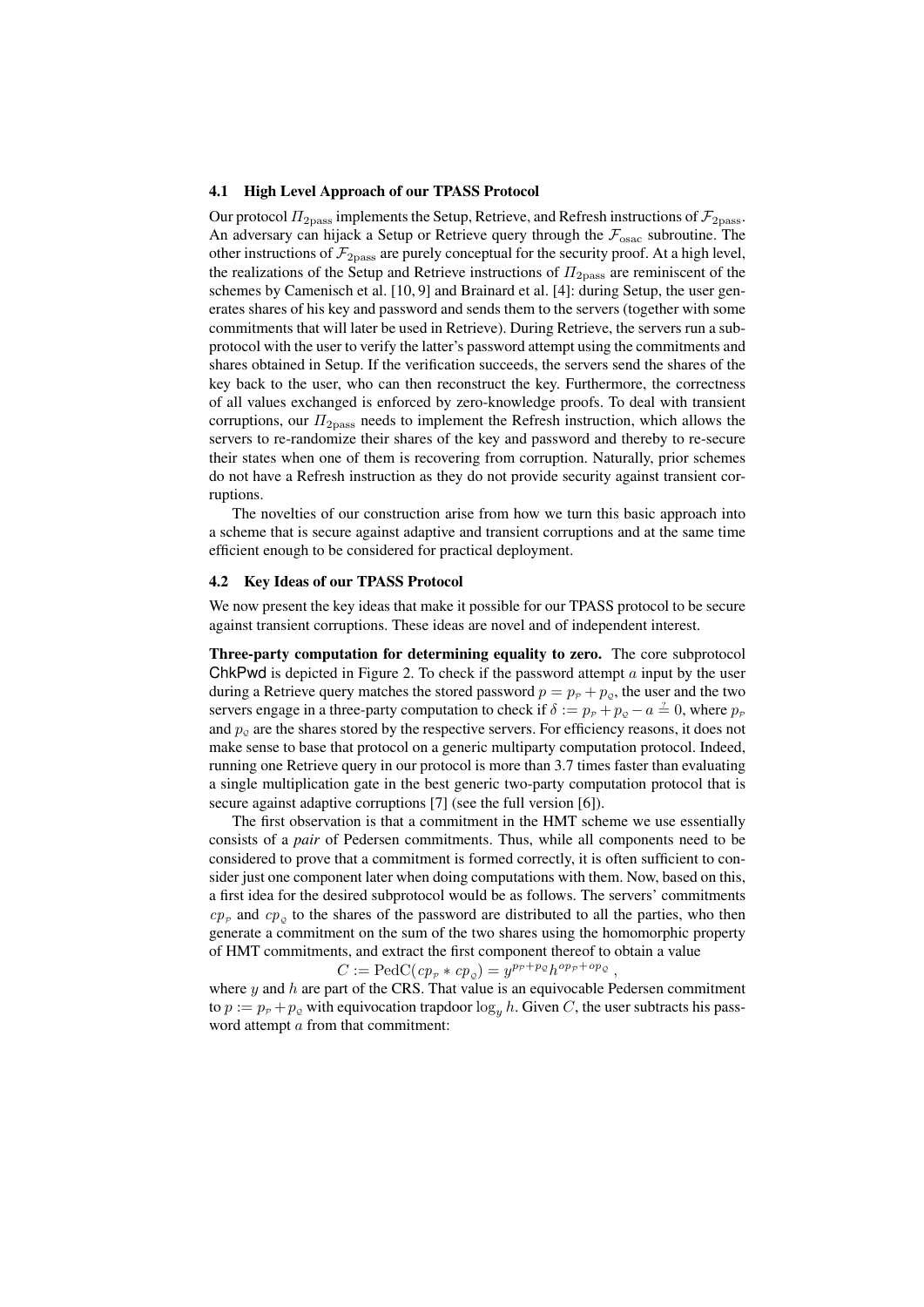

Fig. 2: Subroutine ChkPwd: the servers check if  $U$ 's password attempt a is equal to the password  $p_p + p_q$ . See the next figure for the instantiation of the zero-knowledge proofs.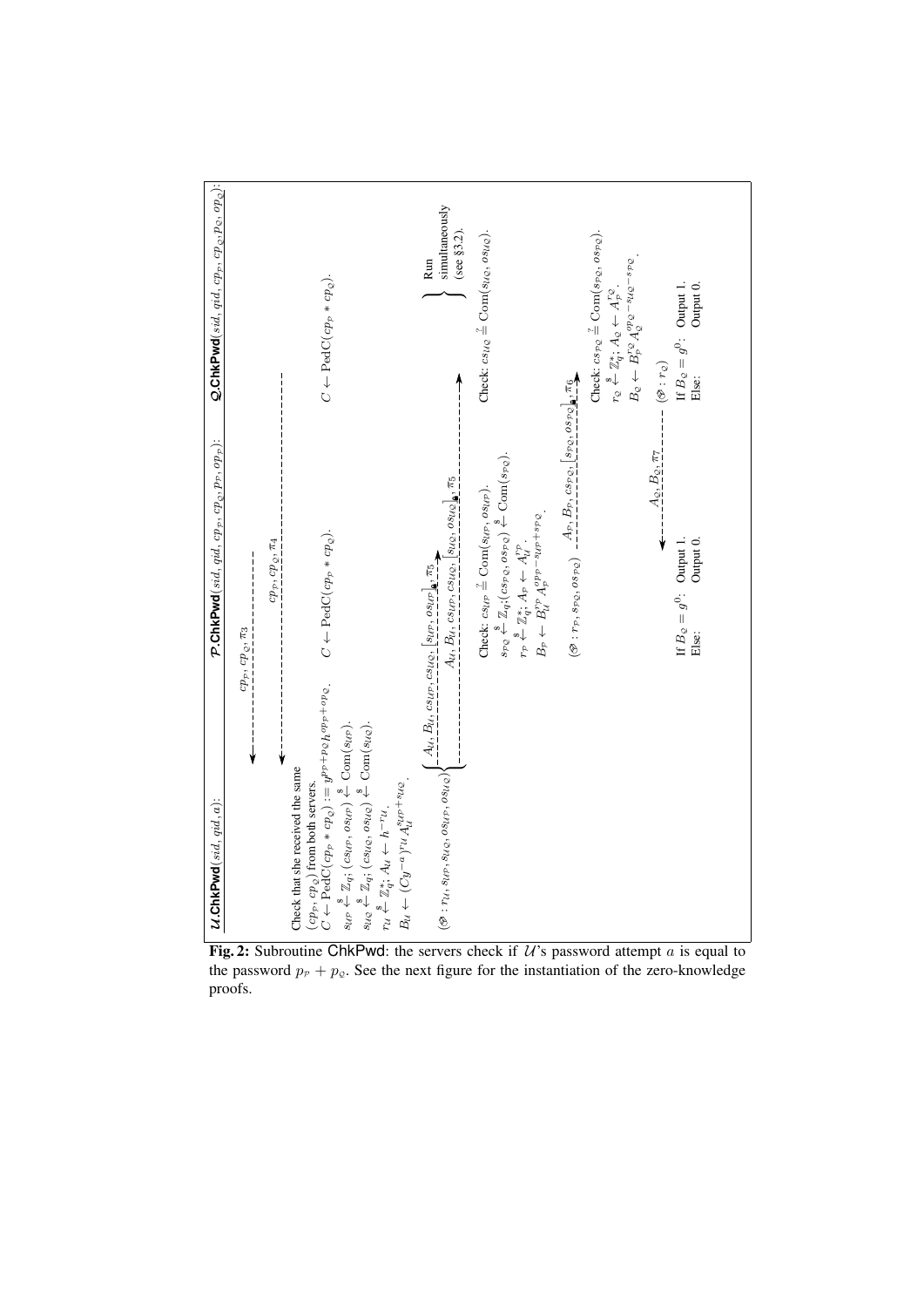$\pi_3 := \mathcal{F}_{\rm gzk}[sid, qid, 3]\big\{\big(\lambda p_{\mathcal{P}}, op_{\mathcal{P}}\big): cp_{\mathcal{P}} = \mathrm{Com}(p_{\mathcal{P}}, op_{\mathcal{P}})\big\}.$  $\pi_4 := \mathcal{F}_{\rm gzk}[sid, qid, 4] \big\{ \big(\lambda p_{\mathcal{Q}}, op_{\mathcal{Q}}\big) : cp_{\mathcal{Q}} = \mathrm{Com}(p_{\mathcal{Q}}, op_{\mathcal{Q}}) \big\}.$  $\pi_5 := \mathcal{F}_{\rm gzk}^{2{\rm v}}[sid, qid, cp_p, cp_{\mathcal{Q}}, 5] \big\{ \big(\lambda a, \sigma \; ; \; \exists \rho, \beta \big) \; : \;$  $h = A_{\mathcal{U}}^{\rho} \wedge C = (B_{\mathcal{U}}^{-1})^{\rho} y^{\alpha} h^{\sigma} \wedge (c s_{\mathcal{U}\mathcal{P}} * c s_{\mathcal{U}\mathcal{Q}}) = \text{Com}(\sigma, \beta)$  $\},$  where  $\sigma := s_{U\mathcal{P}} + s_{U\mathcal{Q}}, \rho := -1/r_U$ , and  $\beta := os_{U\mathcal{P}} + os_{U\mathcal{Q}}$ . U runs two proofs, one with  $P$  and one with  $Q$ , in parallel: she performs the erasures and sends out the last message of both proofs only *after* she received the second message of the proof from both servers (see *Proofs with two verifiers* in §3.2).  $\pi_6:=\mathcal{F}_{\rm gzk}[sid,qid,cp_{\scriptscriptstyle\mathcal{P}},cp_{\scriptscriptstyle\mathcal{Q}},c s_{\mathcal{UP}},c s_{\mathcal{U}\mathcal{Q}},A_{\mathcal{U}},B_{\mathcal{U}},6]\big\{\big(\exists p_{\scriptscriptstyle\mathcal{P}},o p_{\scriptscriptstyle\mathcal{P}},r_{\scriptscriptstyle\mathcal{P}},\sigma,\beta\big):\,\,$  $A_{\mathcal{P}} = A_{\mathcal{U}}^{r_{\mathcal{P}}} \wedge A_{\mathcal{P}} \neq g^0 \wedge B_{\mathcal{P}} = B_{\mathcal{U}}^{r_{\mathcal{P}}} A_{\mathcal{P}}^{op_{\mathcal{P}}} + \sigma} \wedge$  $cp_{\mathcal{P}} = \text{Com}(p_{\mathcal{P}}, op_{\mathcal{P}}) \wedge (cs_{\mathcal{PQ}} * cs_{\mathcal{UP}}^{-1}) = \text{Com}(\sigma, \beta)$  $\},$  where  $\sigma := s_{PQ} - s_{UP}$  and  $\beta := os_{PQ} - os_{UP}$ .  $\pi_7 := \mathcal{F}_{\rm gzk}[sid,qid, cs_{\mathcal{P} \mathcal{Q}}, A_{\mathcal{P}}, B_{\mathcal{P}}, 7] \big\{ \big(\exists p_\mathcal{Q}, op_\mathcal{Q}, r_\mathcal{Q}, \sigma, \beta \big):$  $A_{\mathcal{Q}} = A_{\mathcal{P}}^{r_{\mathcal{Q}}} \wedge A_{\mathcal{Q}} \neq g^0 \wedge B_{\mathcal{Q}} = B_{\mathcal{P}}^{r_{\mathcal{Q}}} A_{\mathcal{Q}}^{op_{\mathcal{Q}} - \sigma} \wedge$  $cp_{\mathcal{Q}} = \text{Com}(p_{\mathcal{Q}}, op_{\mathcal{Q}}) \wedge (cs_{\mathcal{U}\mathcal{Q}} * cs_{\mathcal{P}\mathcal{Q}}) = \text{Com}(\sigma, \beta)$  $\},$  where  $\sigma := s_{uQ} + s_{PQ}$  and  $\beta := os_{uQ} + os_{PQ}$ .

Fig. 3: Instantiation of zero-knowledge proofs for ChkPwd.

# $B := Cy^{-a} = y^{\delta}h^{op_p + op_{\mathcal{Q}}}$ .

We now consider the Elgamal "ciphertext"  $(A := h^{-1}, B)$ , which is an encryption of  $y^{\delta}$  under the shared secret key  $(-op_{\mathcal{P}} - op_{\mathcal{Q}})$  with fixed randomness  $-1$ . This ciphertext is then passed from  $U$  to  $P$ , from  $P$  to  $Q$ , and then from  $Q$  back to  $P$ , where at each step, the sender exponentiates that ciphertext by a non-zero random number  $r_{\mathcal{U}}$ ,  $r_p$ , and  $r_\text{o}$ , respectively, thereby multiplying the plaintext by that random number. Also, if possible, the sender will partially decrypt the ciphertext by removing  $op_{\mathcal{P}}$  or  $op_{\mathcal{Q}}$ : U computes

$$
(A_{\mathcal{U}}, D_{\mathcal{U}}) := (A^{r\mathcal{U}}, B^{r\mathcal{U}}) = (h^{-r\mathcal{U}}, y^{\delta * r\mathcal{U}} h^{(op_p + op_{\mathcal{Q}}) r\mathcal{U}})
$$
  
and sends it to  $\mathcal{P}, \mathcal{P}$  computes  

$$
(A_p, D_p) := (A_{\mathcal{U}}^{r_p}, D_{\mathcal{U}}^{r_p} A_p^{op_p}) = (h^{-r_{\mathcal{U}} r_p}, y^{\delta * r_{\mathcal{U}} r_p} h^{op_{\mathcal{Q}} r_{\mathcal{U}} r_p})
$$

and sends it to  $Q$ , and  $Q$  computes

 $(A_{\mathcal{Q}}, B_{\mathcal{Q}}) := (A_{\mathcal{P}}^{r_{\mathcal{Q}}}, D_{\mathcal{P}}^{r_{\mathcal{Q}}} A_{\mathcal{Q}}^{op_{\mathcal{Q}}}) = (h^{-r_{\mathcal{U}} r_{\mathcal{P}} r_{\mathcal{Q}}}, y^{\delta * r_{\mathcal{U}} r_{\mathcal{P}} r_{\mathcal{Q}}})$ and sends it to  $\hat{\mathcal{P}}$ . If in the end the result  $B_{\varphi}$  is the neutral element, then  $\delta = 0$ , and the

password was correct.

Unfortunately, this first idea doesn't quite work: if  $\delta = 0$ ,  $D_u$  fixes a value for  $(op_p + op_q)$  and  $D_p$  fixes a value for  $op_q$ . Thus  $cp_p$  and  $cp_q$ , together with  $D_u$  and  $D<sub>p</sub>$  form unequivocable statistically binding commitments to  $p<sub>p</sub>$  and  $p<sub>Q</sub>$ . This causes a selective decommitment problem. Our solution is to blind the values  $D_u$  and  $D_p$  with non-committing random shifts  $s_{U_P}$ ,  $s_{U_Q}$ , and  $s_{PQ}$  as follows, thereby circumventing the problem. U chooses  $s_{UP}$  and  $s_{UQ}$ , and sends them to P and Q, respectively, in a noncommitting manner. U then generates  $B_u$  by multiplying  $D_u$  with the blinding factor  $A_{\mathcal{U}}^{sup+sup}$ , i.e.,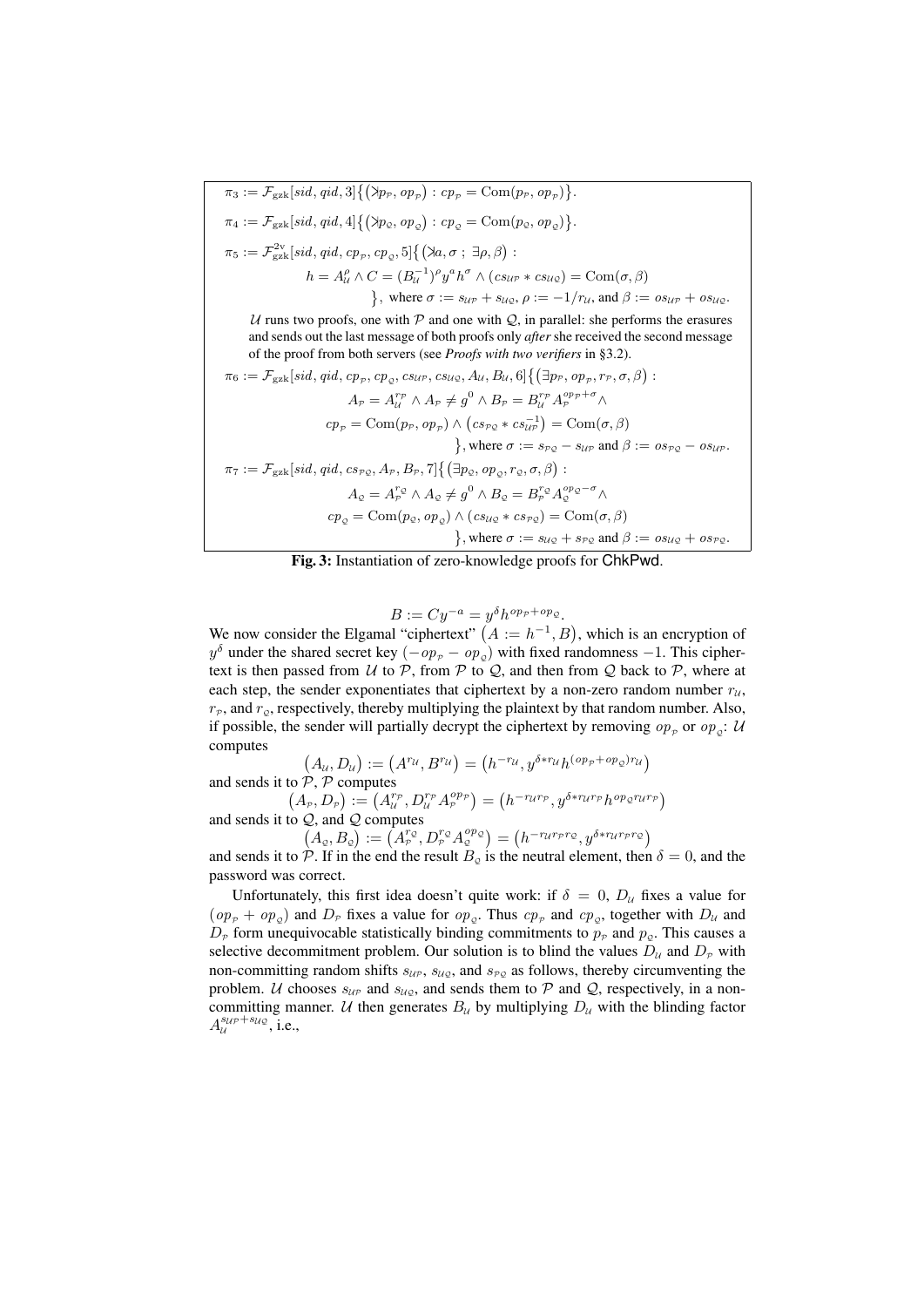$(A_{\mathcal{U}}, B_{\mathcal{U}}) := (A^{r_{\mathcal{U}}}, B^{r_{\mathcal{U}}} A_{\mathcal{U}}^{s_{\mathcal{U}} p + s_{\mathcal{U} \mathcal{Q}}}) = (h^{-r_{\mathcal{U}}}, y^{\delta * r_{\mathcal{U}}} h^{(op_p + op_q - s_{\mathcal{U} P} - s_{\mathcal{U} \mathcal{Q}}) r_{\mathcal{U}}})$ and sends  $B_u$  instead of  $D_u$  to P. The ciphertext  $(A_u, B_u)$  is now encrypted under the shared key  $(s_{UP} + s_{UQ} - op_p - op_Q)$ . Similarily, P chooses  $s_{PQ}$  and sends it to Q. P generates  $B_p$  like  $D_p$  but uses  $B_u$  instead of  $D_u$  in the formula and multiplies the result by  $A_p^{-s_{\mathcal{UP}}+s_{\mathcal{PQ}}},$  i.e.,

 $(A_p, B_p) := (A_{\mathcal{U}}^{r_p}, B_{\mathcal{U}}^{r_p} A_p^{\mathfrak{op}_{p-s\mathcal{U}^p}+s_{\mathcal{P}^Q}}) = (h^{-r_{\mathcal{U}}r_p}, y^{\delta*r_{\mathcal{U}}r_p} h^{(\mathfrak{op}_{\mathcal{Q}}-s_{\mathcal{U}^Q}-s_{\mathcal{P}^Q})r_{\mathcal{U}}r_p})$ and sends  $B_p$  to Q instead of  $D_p$ , i.e., the ciphertext  $(A_p, B_p)$  is now encrypted under the shared key  $(s_{uQ} + s_{PQ} - op_Q)$ . Finally Q computes  $B_Q$  differently by replacing  $D_P$ by  $B_p$  in the formula and multiplying the result by  $A_q^{-s_{UQ}-s_{PQ}}$ , i.e.,

 $(A_{\mathcal{Q}}, B_{\mathcal{Q}}) := (A_{\mathcal{P}}^{r_{\mathcal{Q}}}, B_{\mathcal{P}}^{r_{\mathcal{Q}}} A_{\mathcal{Q}}^{op_{\mathcal{Q}} - sp_{\mathcal{Q}}}) = (h^{-r_{\mathcal{U}}r_{\mathcal{P}}r_{\mathcal{Q}}}, y^{\delta * r_{\mathcal{U}}r_{\mathcal{P}}r_{\mathcal{Q}}}).$ 

At the end of each step, the parties prove to each other in zero-knowledge that they computed their values correctly; whereby the parties use the trick explained in the next paragraph to refer to  $s_{UP}$ ,  $s_{UQ}$ , and  $s_{PQ}$  in the proofs. These proofs also allow the simulator to extract a,  $p_p$ ,  $p_\varrho$ ,  $op_\varrho$ ,  $op_\varrho$ , and  $(s_{\mu p} + s_{\varrho \varrho})$  in the security proof.

Transmission of secrets for later use in proofs. In the protocol just described,  $U$ must send the value  $s_{UP}$  to  $\mathcal P$  in a non-committing manner and all parties must be able to prove knowledge of that same value in subsequent zero-knowledge proofs. Simply having U encrypt  $s_{UP}$  is not sufficient, because P can later not prove knowledge of the encrypted  $s_{\mu\nu}$  in proofs. A similar situation also arises in other parts of our protocol, for example in the Setup instruction when U must send a share  $p<sub>p</sub>$  to the password to P in a non-committing manner.

In a setting that considers only static corruptions, such problems are often solved by requiring U to send a Pedersen commitment  $cs_{\text{UP}}$  to  $s_{\text{UP}}$  to all parties, and to send  $s_{\text{UP}}$ and the opening  $os_{UP}$  to the commitment to  $P$ , encrypted under  $P$ 's public key. Thus, with  $cs_{\mu P}$ ,  $\mathcal P$  can later prove that it correctly used  $s_{\mu P}$  in its computations.

When dealing with adaptive or transient corruptions, this does not work: the encryption of  $s_{UP}$  causes a selective decommitment problem. Instead, we have U generate an equivocable commitment  $cs_{U\text{P}}$  to  $s_{U\text{P}}$  with opening  $os_{U\text{P}}$ , then establish a onetime pad (OTP) with  $P$ , and then encrypt both  $s_{UP}$  and  $os_{UP}$  with the OTP. U then sends the resulting ciphertext to  $P$  in any convenient manner (in this specific example, U sends it as part of proof protocol  $\pi_5$  in Figure 2 that actually uses the values  $s_{U\mathcal{P}}$ ,  $os_{U\mathcal{P}}$ , and  $cs_{U\mathcal{P}}$  in some indirect form; in the Setup instruction where she needs to send  $p_p$  to  $P$  in a non-committing manner, U sends the ciphertext to  $P$  directly). Afterwards,  $P$  can refer to  $s_{UP}$  in zero-knowledge proofs by means of  $cs_{UP}$ , e.g.,  $\mathcal{F}_{\text{gzk}}[sid]\{(\exists s_{\mathcal{UP}}, \text{os}_{\mathcal{UP}}): cs_{\mathcal{UP}} = \text{Com}(s_{\mathcal{UP}}, \text{os}_{\mathcal{UP}})\}$ . This approach will allow S to equivocate  $s_{\mu p}$ , provided that no extra dependencies on the opening  $\delta s_{\mu p}$  are introduced in other protocol steps (the first idea of the three-party protocol above describes the problems when such an extra dependency is introduced on  $op_{\mathcal{P}}$ ).

### 4.3 Detailed Construction of  $\Pi_{\text{2pass}}$  in the Standard Model (with Erasures)

We now give the full details of the instructions of our protocol and their respective subprotocols. Let us start with five remarks. First, we implicitly assume that all parties query  $\mathcal{F}_{\text{crs}}^{\mathbb{G}^3}$  to obtain a CRS  $(h, y, w)$  whenever they need it. Second, all commitments Com must be realized with HMT commitments (see §3.3). Using Pedersen commitments instead would require expensive zero-knowledge proofs of *knowl-*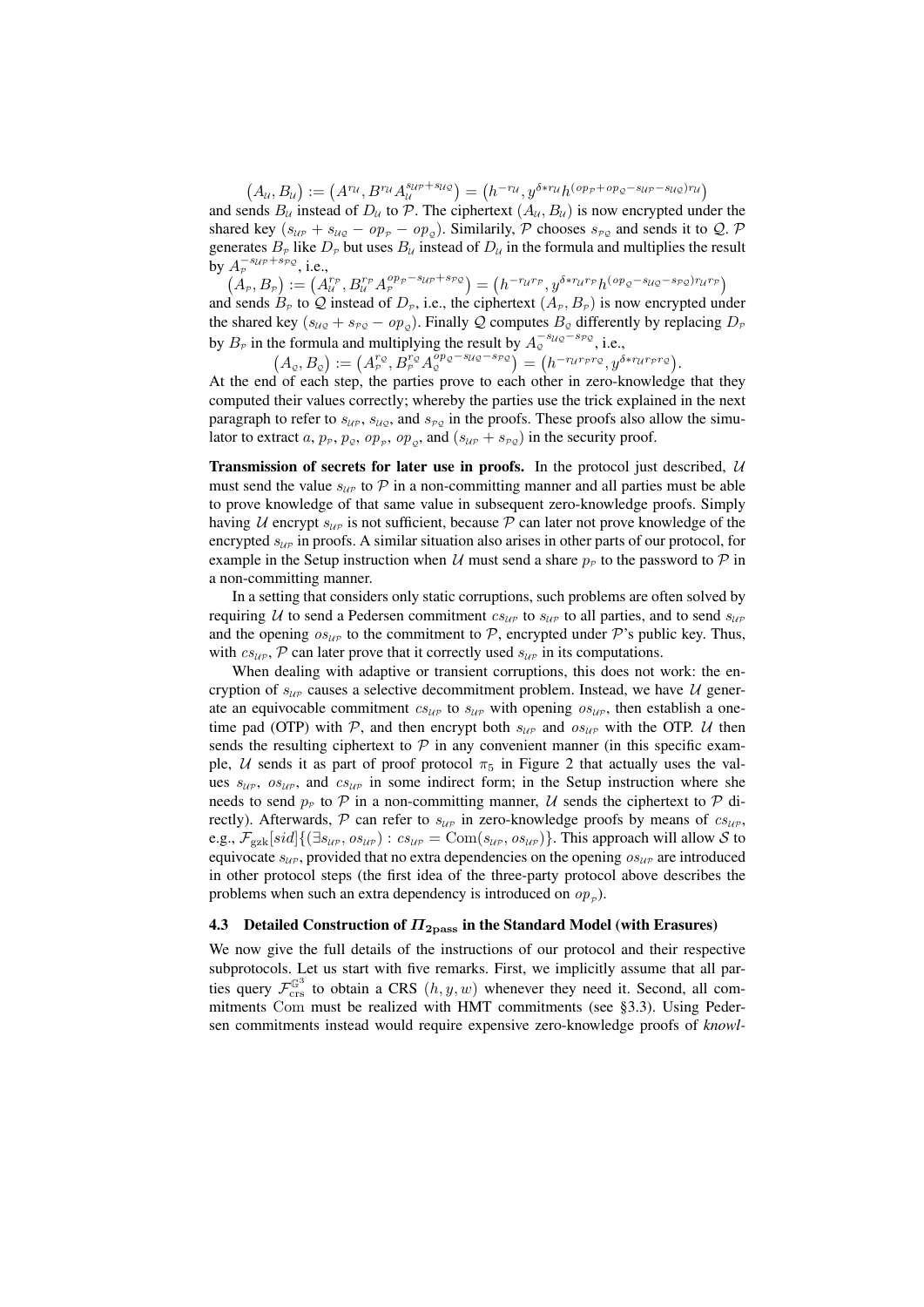

**Fig. 4:** Subroutine secureSend, the realization of  $\begin{bmatrix} secretData \end{bmatrix}$  : a party  $\mathcal T$  (user or server) sends  $secretData$  to  $R$  (user or server) in a non-committing encrypted form.

*edge* in the protocol, thereby massively increasing the computational complexity. Third, we assume that for each query the user establishes a single instance of a one-sideauthenticated channel  $\mathcal{F}_{\text{osac}}[(sid,qid), \mathcal{P}]$  and  $\mathcal{F}_{\text{osac}}[(sid,qid), \mathcal{Q}]$  with each respective server; all communication denoted by arrows:  $---\rightarrow$ , and all communication inside the zero-knowledge functionalities  $\mathcal{F}_{gzk}$  and  $\mathcal{F}_{gzk}^{2v}$  happen through that instance.<sup>3</sup> The two servers communicate with each other through regular authenticated channels  $\mathcal{F}_{\text{ac}}[(sid,qid), \mathcal{P}, \mathcal{Q}, ssid]$ . Fourth, parties can send data in a non-committing and confidential manner, i.e., secure against adaptive corruptions, by using the secureSend subroutine depicted in Figure 4. We denote such communication by: [secretData] (cf. §3.1). The parties establish a one-time pad (OTP) with each other, encrypt the data with that OTP, and erase the OTP before sending the ciphertext [3]. Fifth, we implicitly assume that a party aborts a query without output if any check fails.

The Setup instruction. Recall that the goal of the Setup instruction is for a user to set up an account *uacc* with the two servers P and Q and store a key  $k \in \mathbb{Z}_q$  protected under a password  $p \in \mathbb{Z}_q$  therein. The servers will silenty abort a Setup query if the user account has already been established.

When a user U receives an input  $\langle$ Setup,  $sid = (pid_p, pid_q, (\mathbb{G}, q, g), uacc, ssid),$  $qid = "Setup", p, k\rangle$  from the environment Z, she starts a Setup query. Each of the servers starts a Setup query when he receives an input  $\langle$ ReadySetup, sid, qid $\rangle$  from  $Z$ . As the first step of the Setup query, U distributes shares of k and p to both servers using the Share subprotocol. In that subprotocol, the user establishes an OTP with each server and encrypts the shares with the respective OTPs in order to circumvent the *selective decommitment problem* [23]. Finally, the servers store their shares as their internal state and send an acknowledgement back to the user. See Figure 5. At the end of the Setup query, each of the three parties outputs  $\langle$ Done, sid, qid $\rangle$  to Z.

The Share subprotocol Setup uses is depicted in Figure 6. In that subprotocol  $U$ splits her inputs p and k into random additive shares  $p_p + p_q := p$  and  $k_p + k_q := k$ ,

Refer to Barak et al. [2] for details about modelling communication with partial authentication in the UC model.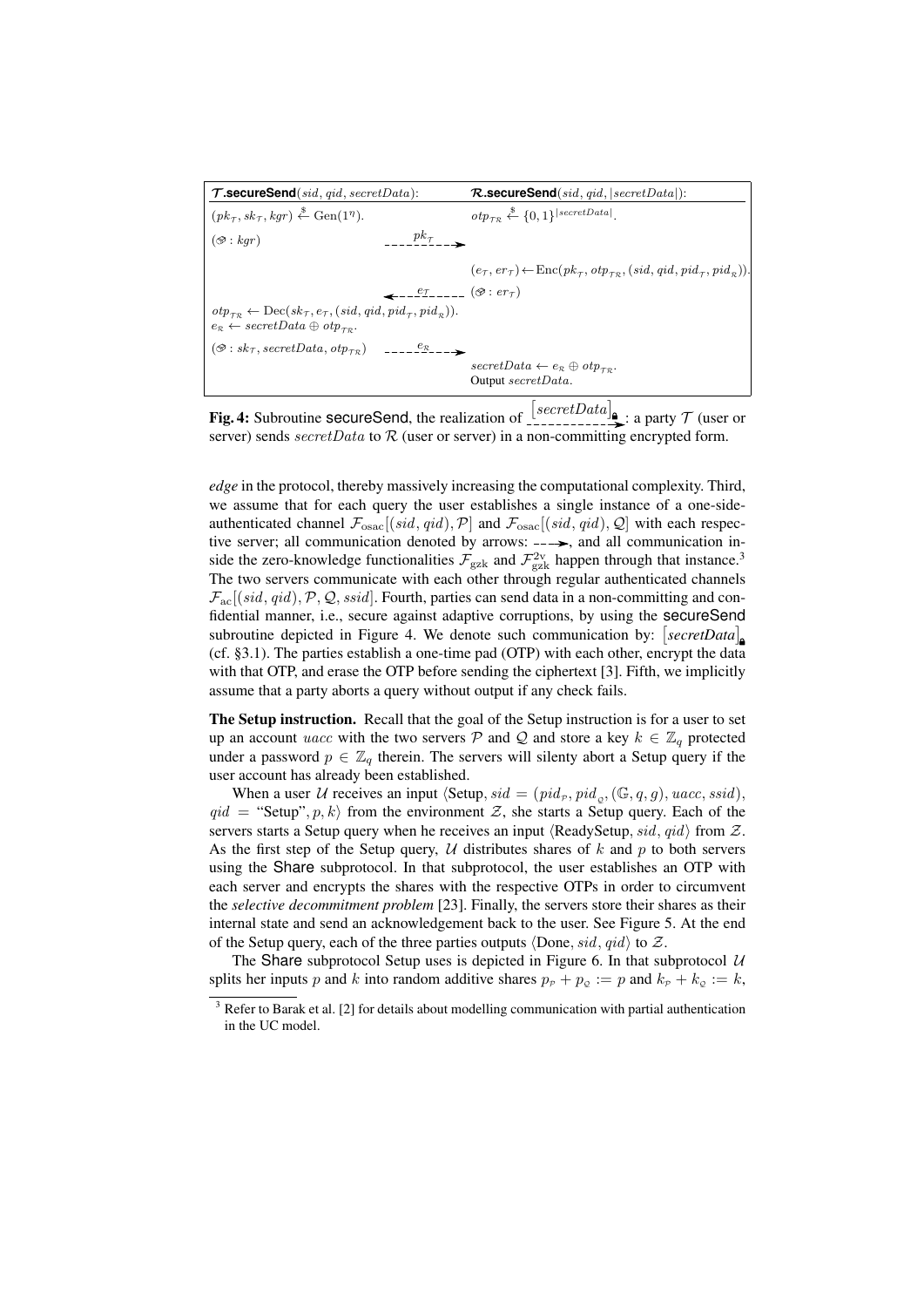





Fig. 6: Subroutine Share: U generates shares to her password p and key k, and sends them to the servers.

and sends  $(p_p, k_p)$  to P and sends  $(p_q, k_q)$  to Q. She commits to all shares and sends all commitments to both servers; additionally she sends the openings for a server's shares to the respective server; thus enabling the servers to later perform zero-knowledge proofs about their shares and the commitments to them. The servers then ensure they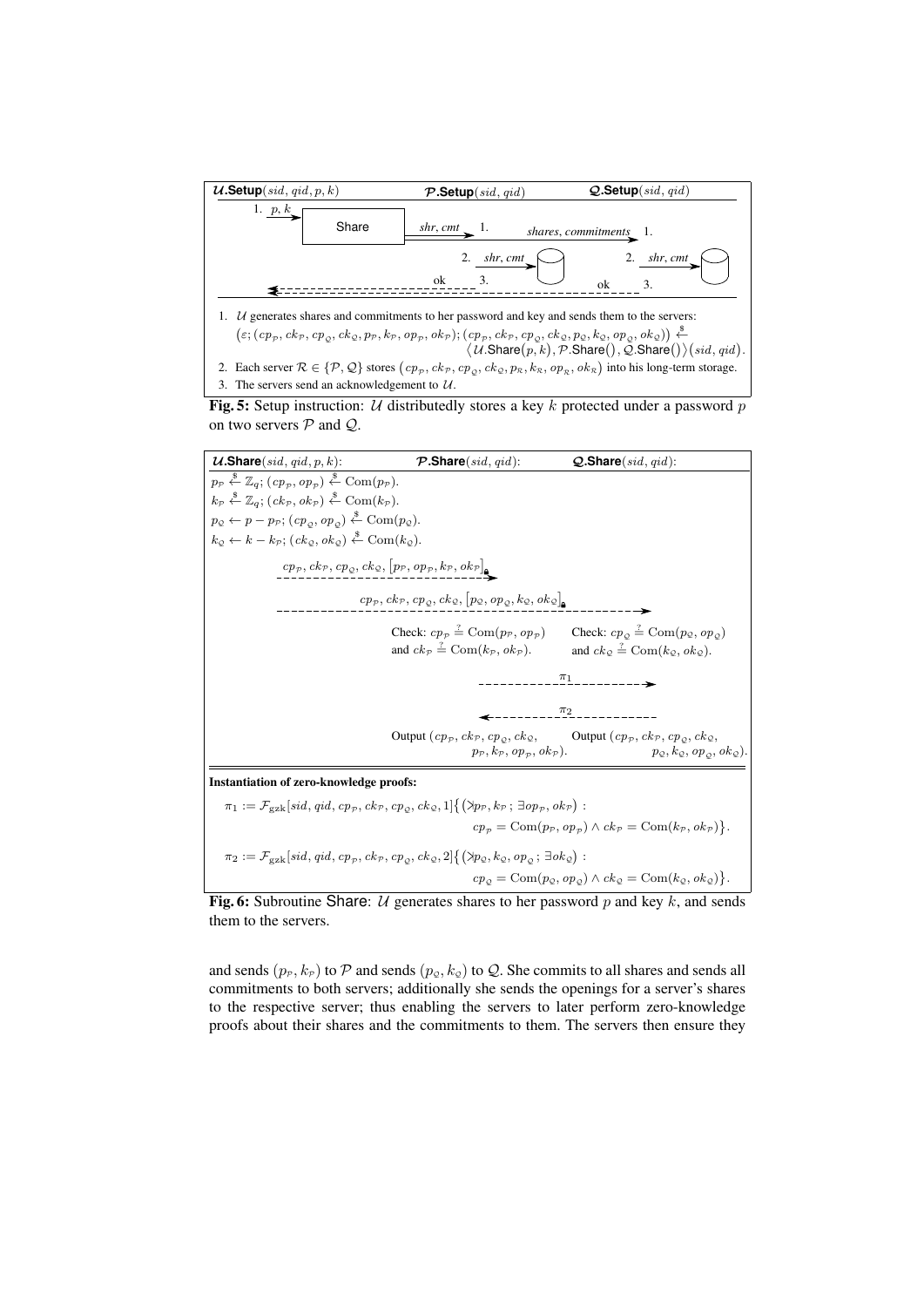got the same commitments and prove to each other that they know their shares. In  $\pi_2$ , Q also proves to P that he knows the opening  $op_{\mathcal{Q}}$  corresponding to his share of the password: this is needed so that S can properly simulate  $B_p = (A_p)^{s_{UQ} + s_{PQ} - op_Q}$  in ChkPwd (we note that S does not need to know the value  $op_{\mathcal{P}}$  from  $\pi_1$  at this point).

The Retrieve instruction. Recall that the goal of the Retrieve instruction is for a user (not necessarily the same as during Setup) to retrieve the key  $k$ , contingent upon her holding a correct password attempt  $a \in \mathbb{Z}_q$ .

When a user U receives an input  $\langle$  Retrieve, sid, qid, a) with the same sid as during Setup from  $Z$ , she starts a Retrieve query. Each of the servers starts a Retrieve query when he receives an input  $\langle ReadyRetrieve, sid, qid \rangle$  from  $\mathcal Z$ . The servers may refuse to service the query if they for instance suspect that an online password guessing attack is in progress, e.g., if they have processed too many failed Retrieve queries for that user account already. As many policies for throttling down can be envisaged, we decided not to include the policy in our model but rather to let  $Z$  decide: if the server should refuse service,  $\mathcal Z$  does not provide the initial input  $\langle$ ReadyRetrieve, sid, qid $\rangle$ . The Retrieve instruction runs as follows and is depicted in Figure 7. The servers start a Retrieve query by retrieving their internal state. The user and the servers then engage in a three-party computation to determine whether  $\delta := p_p + p_q - a \stackrel{?}{=} 0$ , i.e., whether the password attempt is correct, using the ChkPwd subprotocol. If the password is correct, the servers send their shares of the key back to the user using the Reconstr subprotocol; if wrong, they send back  $\varepsilon$ . At the end of the Retrieve query, U outputs (Deliver, sid, qid, k') to Z, and each server outputs  $\langle$ Delivered, sid, qid, b $\rangle$  to Z—where  $k' = k$  and  $b = 1$  if the password attempt was correct, else  $k' = \varepsilon$  and  $b = 0$ .

We now describe the two subprotocols that the Retrieve instruction uses. ChkPwd was already explained in §4.2 and was depicted in Figure 2. Reconstr is depicted in Figure 8. In this subprotocol, each server sends his share of the key ( $k_p$  or  $k_q$ ) and the corresponding opening to  $U$ . Both servers also send her the two commitments to the shares of the key. The user checks that she received the same commitments from both servers, that the shares and openings are correct, and reconstructs the key  $k := k_P + k_Q$ . The servers may send  $\varepsilon$  instead to denote a failed password attempt; in that case U outputs  $\varepsilon$ .

In both the ChkPwd and the Reconstr subprotocols,  $U$  needs to send data in a non-committing and confidential manner to  $P$ . Instead of generating the OTPs for each subprotocol separately, the two parties could generate a single OTP of double the length in one operation and use the first half of the OTP during ChkPwd and the second half during Reconstr. This optimization would save one key generation (for the CCA2 secure cryptosystem), one encryption, and one decryption. The same optimization can be applied between  $U$  and  $Q$ .

The Refresh instruction. In the Refresh instruction, the servers re-randomize their shares and generate new commitments to them. This ensures that  $A$  no longer has any knowledge about the internal state of a party who recovered from corruption. Servers execute a Refresh query immediately after they formally recover from corruption (see §3.4). Upon starting a Refresh query, the servers abort all running Setup and Retrieve queries and stop accepting new ones. Upon completion of the Refresh query, they resume acceptance of new Setup and Retrieve queries.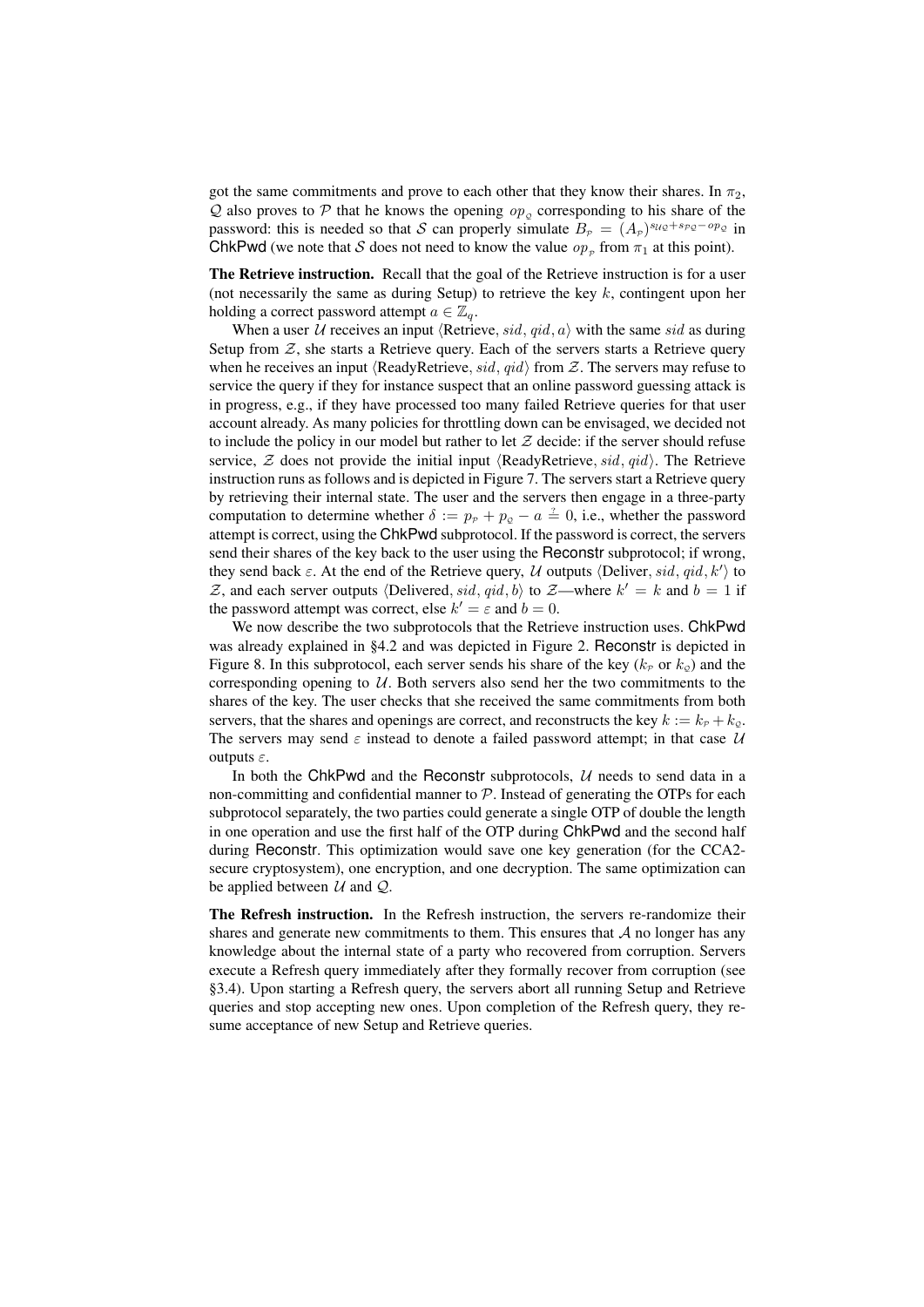

Fig. 7: Retrieve instruction:  $U$  retrieves the key k if she provides the correct password.



Fig. 8: Subroutine Reconstr: the servers send their commitments and shares of the key to  $U$  so that she may reconstruct her key  $k$ .

When a server receives an input  $\langle \text{Refresh}, \text{sid}, \text{qid} \rangle$  with the same sid as during Setup from  $Z$ , he starts the Refresh instruction. The Refresh protocol runs as follows and is depicted in Figure 9. The servers start by recovering their internal state. The servers then re-randomize their shares of the password and key using the ComRefr subprotocol. Finally both servers store their new internal state. At the end of the protocol, each server outputs  $\langle$ RefreshDone, sid, qid $\rangle$  to  $\mathcal{Z}$ .

The Refresh instruction uses the ComRefr subprotocol, depicted in Figure 10, the goal of which is for both servers  $P$  and  $Q$  to re-randomize their respective shares  $(p_p, k_p)$  and  $(p_o, k_o)$ . P randomly selects two offsets  $\mathring{p}$  and k and subtracts them from his shares.  $P$  then commits to the offsets and his new shares.  $P$  proves to  $Q$  that all operations were done correctly. As part of the proof,  $P$  sends all the commitments and a ciphertext that contains the offsets and the corresponding openings encrypted under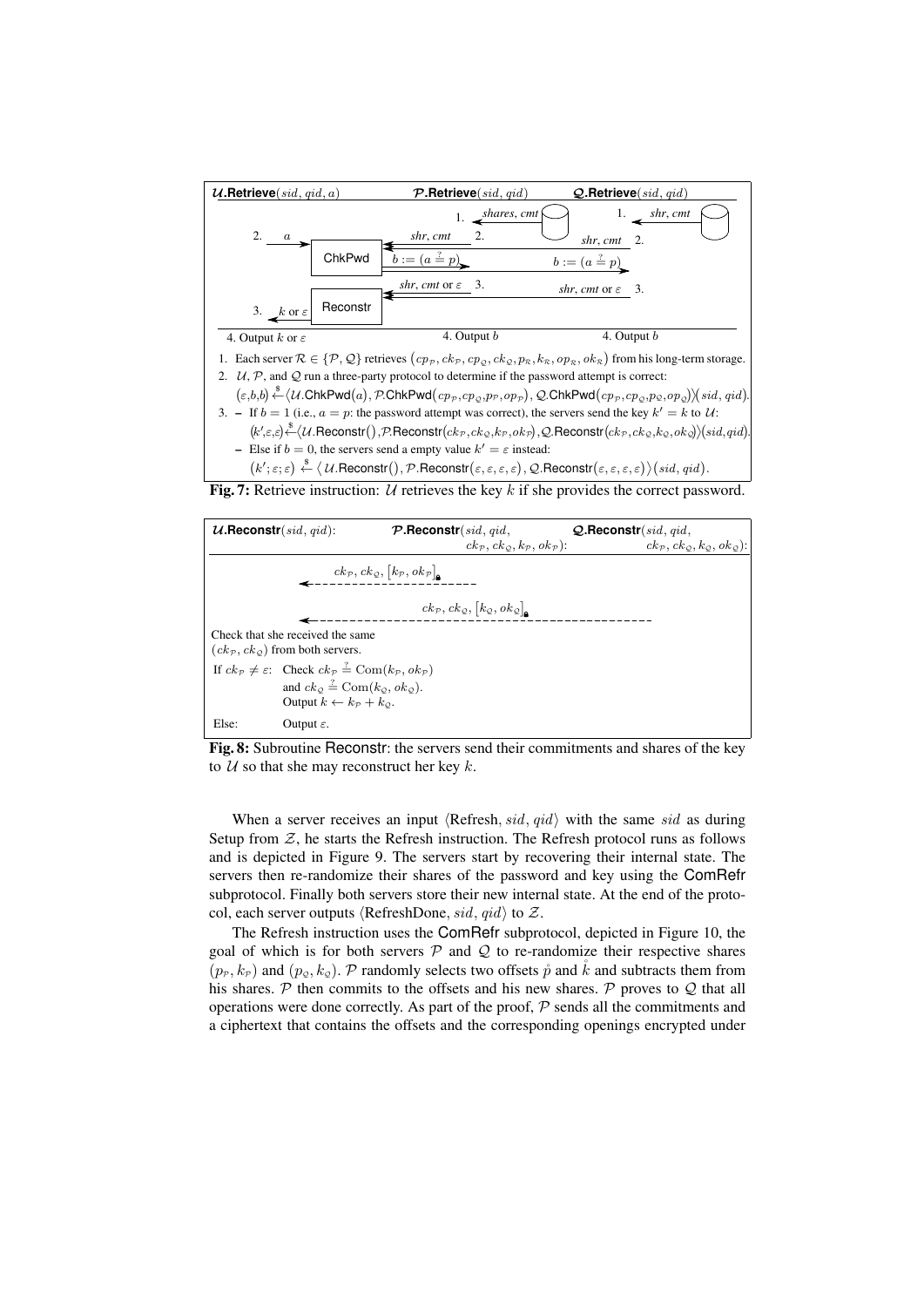



 $\mathcal{P}.\mathsf{ComRefr}(\mathit{sid},\mathit{qid},\mathit{cp}_\mathcal{P},\mathit{ck}_\mathcal{P},\mathit{cp}_\mathcal{Q},\mathit{ck}_\mathcal{Q},$  $p_\mathcal{P}, k_\mathcal{P}, \mathit{op}_\mathcal{P}, \mathit{ok}_\mathcal{P})$ :  $Q$ .ComRefr(sid, qid,  $cp_{\mathcal{P}}$ ,  $ck_{\mathcal{P}}$ ,  $cp_{\mathcal{Q}}$ ,  $ck_{\mathcal{Q}}$ ,  $p_{\mathcal{Q}}, k_{\mathcal{Q}}, op_{\mathcal{Q}}, ok_{\mathcal{Q}})$ :  $\stackrel{\$}{p} \stackrel{\$}{\leftarrow} \mathbb{Z}_q$ ;  $(\stackrel{\circ}{cp}, \stackrel{\circ}{op}) \stackrel{\$}{\leftarrow} \text{Com}(\stackrel{\circ}{p}).$  $\mathring{k} \stackrel{\$}{\leftarrow} \mathbb{Z}_q$ ;  $(\mathring{ck}, \mathring{ok}) \stackrel{\$}{\leftarrow} \text{Com}(\mathring{k})$ .  $\hat{p}_\mathcal{P} \leftarrow p_\mathcal{P} - \mathring{p}; \left( \hat{cp}_\mathcal{P}, \hat{op}_\mathcal{P} \right) \overset{\$}{\leftarrow} \text{Com}(\hat{p}_\mathcal{P}).$  $\hat{k}_\mathcal{P} \leftarrow k_\mathcal{P} - \dot{k}; (\hat{ck}_\mathcal{P}, \hat{ok}_\mathcal{P}) \stackrel{\$}{\leftarrow} \text{Com}(\hat{k}_\mathcal{P}).$  $(\mathscr{D}: p_{\mathcal{P}}, k_{\mathcal{P}}, \mathring{p}, \mathring{k}, \mathop{\mathrm{op}}\nolimits_{\mathcal{P}}, \mathop{\mathrm{op}}\nolimits_{\mathcal{P}}, \mathring{\mathop{\mathrm{op}}\nolimits_{\mathcal{P}}}, \mathring{c}_k^k, \mathop{\mathrm{op}}\nolimits_{\mathcal{P}}, \mathring{c}_k^k, \mathring{c}_p^k, \mathring{l}_p^k, \mathring{\mathop{\mathrm{op}}\nolimits_{\mathcal{P}}}^k, \mathring{c}_k^k]_{\mathop{S^1}\nolimits_{\mathcal{P}}}^{\mathop{S^1}\nolimits_{\$ Check:  $c\hat{p} \stackrel{?}{=} \text{Com}(\hat{p}, \hat{op})$  and  $c\hat{k} \stackrel{?}{=} \text{Com}(\hat{k}, \hat{ok})$ .  $\hat{p}_{\mathcal{Q}} \leftarrow p_{\mathcal{Q}} + \mathring{p}; (c\hat{p}_{\mathcal{Q}}, o\hat{p}_{\mathcal{Q}}) \stackrel{\$}{\leftarrow} \text{Com}(\hat{p}_{\mathcal{Q}}).$  $\hat{k}_{\mathcal{Q}} \leftarrow k_{\mathcal{Q}} + \hat{k}; (\hat{ck}_{\mathcal{Q}}, \hat{ok}_{\mathcal{Q}}) \stackrel{\$}{\leftarrow} \text{Com}(\hat{k}_{\mathcal{Q}}).$  $c_{P_{\mathcal{Q}}}, c_{k_{\mathcal{Q}}, \pi_{9}}^{p}$  ( $c_{P_{\mathcal{Q}}}, c_{P_{\mathcal{Q}}}, c_{\mathcal{P}}, \tilde{c}_{k}$ )  $\tilde{p}, \tilde{k}, op_{\mathcal{Q}}, ok_{\mathcal{Q}}, \tilde{op}, \tilde{ok})$ Output  $(\hat{cp}_\mathcal{P}, \hat{ck}_\mathcal{P}, \hat{cp}_\mathcal{Q}, \hat{ck}_\mathcal{Q}, \hat{p}_\mathcal{P}, \hat{k}_\mathcal{P}, \hat{op}_\mathcal{P},$ ,  $\hat{ok}_{\mathcal{P}}$ ). Output  $(c\hat{p}_{\mathcal{P}}, c\hat{k}_{\mathcal{P}}, c\hat{p}_{\mathcal{Q}}, c\hat{k}_{\mathcal{Q}}, \hat{p}_{\mathcal{Q}}, \hat{k}_{\mathcal{Q}}, o\hat{p}_{\mathcal{Q}}, o\hat{k}_{\mathcal{Q}})$ . Instantiation of zero-knowledge proofs:  $\pi_8 := \mathcal{F}_{\rm gzk}[sid,qid,cp_p,ck_p,cp_{\mathcal{Q}},ck_{\mathcal{Q}},8]\big\{\big(\lambda p_p,k_p~;~\exists op_p,ok_p,\alpha,\beta\big) :$  $cp_{\mathcal{P}} = \text{Com}(p_{\mathcal{P}}, op_{\mathcal{P}}) \wedge (\hat{cp}_{\mathcal{P}} * \mathring{cp}) = \text{Com}(p_{\mathcal{P}}, \alpha) \wedge ck_{\mathcal{P}} = \text{Com}(k_{\mathcal{P}}, ok_{\mathcal{P}}) \wedge (\mathring{ck}_{\mathcal{P}} * \mathring{ck}) = \text{Com}(k_{\mathcal{P}}, \beta)$ }, where  $\alpha := \partial p_p + \partial p$  and  $\beta := \partial k_p + \partial k$ .  $\pi_9 := \mathcal{F}_{\rm gzk}[sid, qid, \r{c}\r{p}, \r{c}\r{k}, \r{c}\r{p}_\rho, \r{c}\r{p}_\mathcal{Q}, 9] \big\{ \big(\r{b}\r{p}_\mathcal{Q}, \r{k}_\mathcal{Q}, \r{o}\r{p}_\mathcal{Q} \, ; \, \exists \r{o}\r{k}_\mathcal{Q}, \alpha, \beta, \big) :$  $c\hat{p}_\mathcal{Q} = \text{Com}(\hat{p}_\mathcal{Q}, o\hat{p}_\mathcal{Q}) \wedge c\hat{k}_\mathcal{Q} = \text{Com}(\hat{k}_\mathcal{Q}, o\hat{k}_\mathcal{Q}) \wedge (c p_\mathcal{Q} * c\hat{p}) = \text{Com}(\hat{p}_\mathcal{Q}, \alpha) \wedge (c k_\mathcal{Q} * c\hat{k}) = \text{Com}(\hat{k}_\mathcal{Q}, \beta)$ }, where  $\alpha := op_{\mathcal{Q}} + op$  and  $\beta := ok_{\mathcal{Q}} + \overset{\circ}{ok}$ .



an OTP to  $Q$ .  $Q$  likewise updates his shares and generates new commitments to them.  $Q$  proves to  $P$  that all operations were done honestly and that he knows the opening  $\hat{op}_{\varrho}$  corresponding to his new share of the password (for the same reason as in Share: S needs  $\hat{op}_{\varrho}$  when simulating  $B_{\varrho}$  in ChkPwd). As part of the proof, Q sends the new commitments to P.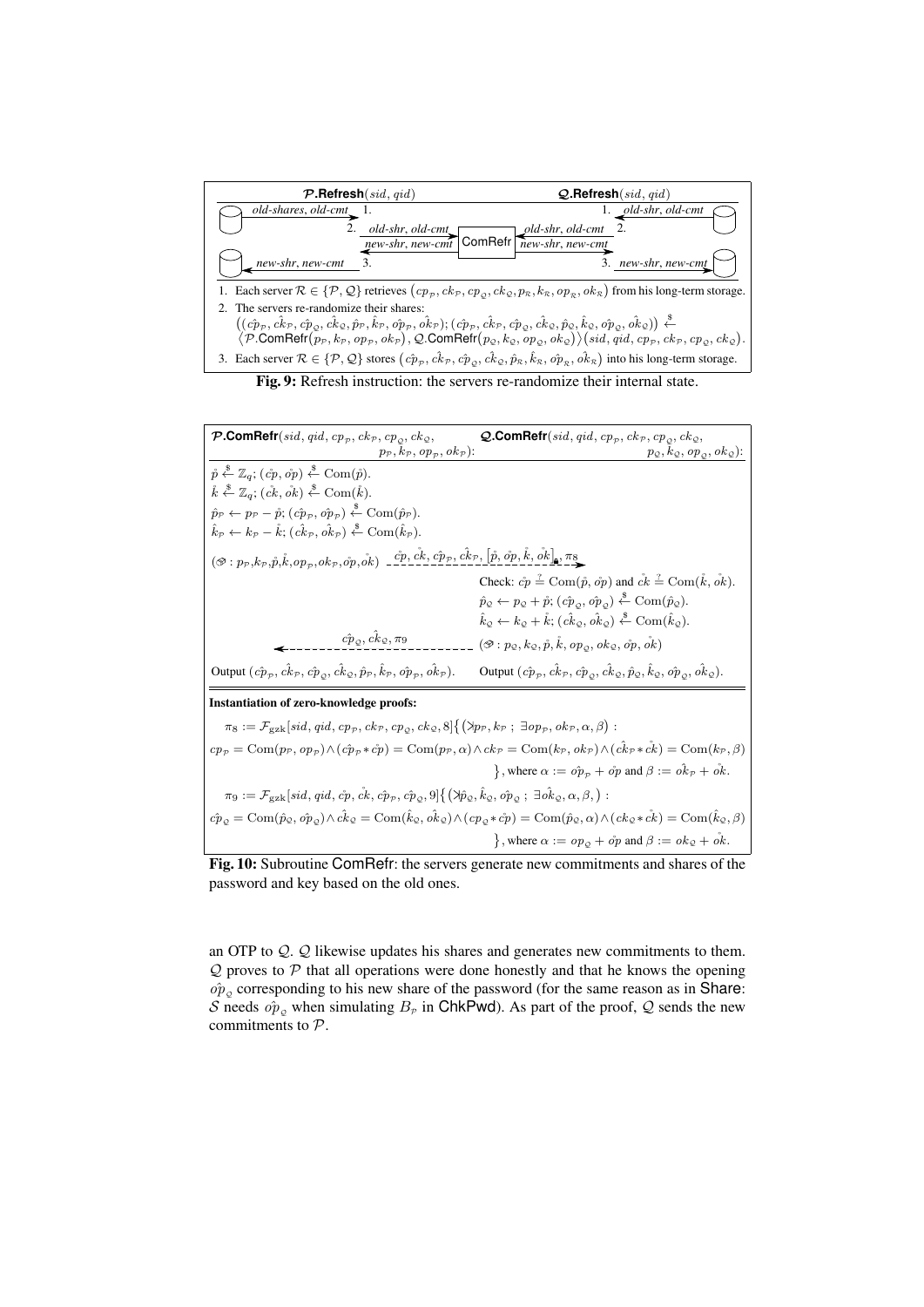### 4.4 Constructing a Multi-Session  $\Pi_{\text{2pass}}$  with Constant-Size CRS

In order to handle multiple user accounts, one can run multiple independent sessions of  $\Pi_{\text{2pass}}$ . With that first approach, security is guaranteed by direct application of the UC composition theorem. Each session however needs an independent copy of  $\mathcal{F}^{\mathbb{G}^3}_{\text{crs}}$ . In the full version [6] we argue that using the *same* instance of  $\mathcal{F}_{\text{crs}}^{\mathbb{G}^3}$  for all the otherwise independent sessions is secure as well. Informally, the second approach works because the CRS is used chiefly by the HMT commitments, which are all bound to sid by the zero-knowledge proofs. Further, the JUC theorem [14] guarantees that all instances in the realizations of  $\mathcal{F}_{gzk}$  and  $\mathcal{F}_{gzk}^{2v}$  can use the same instance of  $\mathcal{F}_{crs}^{gzk}$ .

# 4.5 Computational and Communication Complexity in the Standard Model

The sum of the computation time of all parties for Setup, Retrieve, and Refresh queries is less than 0.08, 0.16, and 0.09 seconds for 80/1248-bit security<sup>4</sup> on modern computers,<sup>5</sup> and the communication complexity is 5, 7, and 3 round trips (when combining messages wherever possible), respectively. For the Setup instruction, 43 elements of  $\mathbb{Z}_q$ , 56 elements of G, 12 elements of  $\mathbb{Z}_n$ , and 4 elements of  $\mathbb{Z}_{n^2}$  are transmitted over plain/TCP channels in our preferred embodiment, corresponding to roughly 5.2 kilobytes for 80/1248-bit security when  $\mathbb G$  is an elliptic curve. For the Retrieve instruction, 73.5, 99, 16, and 6 elements of  $\mathbb{Z}_q$ ,  $\mathbb{G}, \mathbb{Z}_n$ , and  $\mathbb{Z}_{n^2}$  are transmitted respectively (8 kB). For the Refresh instruction, 34, 46, 10, and 4 elements of  $\mathbb{Z}_q$ ,  $\mathbb{G}$ ,  $\mathbb{Z}_n$ , and  $\mathbb{Z}_{n^2}$  are transmitted respectively (4.5 kB). Due to the fact that our protocol is secure against adaptive corruptions, it is computationally more expensive than a standard-model instantiation of the CLN protocol [10] (i.e., with *interactive* zero-knowledge proofs): our Retrieve queries are about 10 and 2.6 times slower for users and servers, respectively; and more data is transferred; however the number of round trips is identical. See the full version [6] for a detailed analysis.

### 4.6 Construction of  $\Pi_{\text{2pass}}$  in the Random-Oracle Model

Our  $\Pi_{\text{2pass}}$  can be improved in several ways when security in the random-oracle model only is sufficient. First, one can transform all interactive zero-knowledge proofs into non-interactive ones using the Fiat-Shamir transformation [18] in combination with encryption to a public key in the CRS for online extraction [30]. Second, one can replace our secureSend protocol by Nielsen's NINCE [29]. Third, one can use faster encryption and signature algorithms. This improves the computational complexity of our Setup, Retrieve, and Refresh queries by only about 15%, 25%, and 6% but the number of communication rounds is now much smaller: 3, 3, and 2 round trips, respectively. Compared to CLN [10], the computational complexity of our Retrieve queries are then about 11 and 3.7 times larger for users and servers, respectively; the number of round trips is the same. Compared to 1-out-of-2 CLLN [9], the computational complexity of our Retrieve queries are about 2.6 and 4.1 times larger for users and servers, respectively, but need 2 round trips less: if the network delay is large then our protocol is faster than CLLN. See the full version [6] for a detailed analysis.

<sup>&</sup>lt;sup>4</sup> The subgroup size  $|q|$  is 2\*80 bits and the RSA modulus size  $|n|$  is 1248 bits.

<sup>5</sup> When using the GNU MP (GMP) bignum library on 64-bit Linux on a computer with an Intel Core i7 Q720 1.60GHz CPU.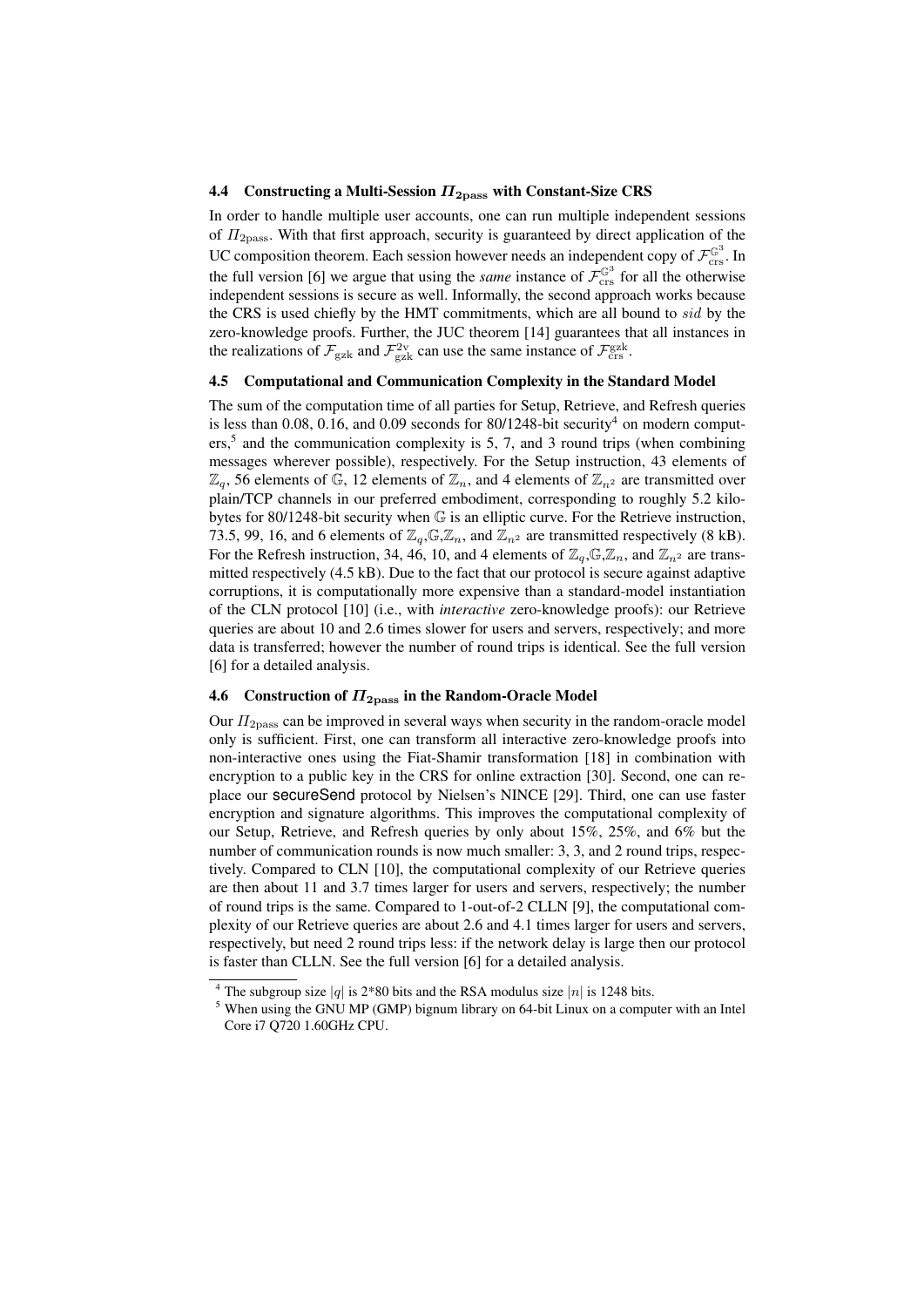### 5 Proof Sketch

For reasons of space, we provide the security proof in the full version [6] and explain only the main ideas here.

We use the standard approach for proving the security of UC protocols: we construct a straight-line simulator  $S$  such that for all polynomial-time bounded environments and all polynomial-time bounded adversaries  $A$  it holds that the environment  $Z$  cannot distinguish its interaction with A and  $\Pi_{\text{2pass}}$  in the  $(\mathcal{F}_{\text{crs}}^{\mathbb{G}^3}, \mathcal{F}_{\text{osac}}, \mathcal{F}_{\text{ac}}, \mathcal{F}_{\text{gzk}}, \mathcal{F}_{\text{gzk}}^{2v})$ -hybrid *real* world from its interaction with S and  $\mathcal{F}_{2\text{pass}}$  in the *ideal* world. We prove this statement by defining a sequence of intermediate *hybrid* worlds (the first one being the real world and the last one the ideal world) and showing that  $Z$  cannot distinguish between any two consecutive hybrid worlds.

The main difficulties in constructing  $S$  (and accordingly in designing our protocol to allow us to address those difficulties) are as follows:  $I$ )  $S$  has to extract the inputs of all corrupted parties from the interaction with them; 2)  $S$  has to compute and send commitments and ciphertexts to the corrupted parties on behalf of the honest parties without knowing the latter's inputs, i.e.,  $S$  needs to commit and encrypt dummy values; *3)* but when an honest party gets corrupted mid-protocol, S has to provide A with the full *non-erased* intermediate state of that party, in particular the opening of commitments that were sent out and the randomness used to compute encryptions that were sent out (if these value need to be retained by a party).

To address the first difficulty, recall that parties are required to perform proofs of *knowledge* of their shares upon their first use in the protocol. S can therefore recover the inputs of all corrupted parties with the help of  $\mathcal{F}_{gzk}$  and  $\mathcal{F}_{gzk}^{2v}$ . The commitments and proofs of *existence* with  $\mathcal{F}_{\text{gzk}}$  and  $\mathcal{F}_{\text{gzk}}^{2v}$  ensure that the corrupted parties are unable to alter their inputs mid-protocol.

The second and third difficulty we address as follows. In general,  $S$  runs honest parties with random input and adjusts their internal state as follows when it learns the correct values. When S is told by  $\mathcal{F}_{2\text{pass}}$  whether the password attempt was correct in a Retrieve query, it can generate credible values  $B_{\mathcal{U}}$ ,  $B_{\mathcal{P}}$ , and  $B_{\mathcal{Q}}$  in the ChkPwd subroutine because  $S$  can recover the opening values  $op$  from dishonest servers through  $\mathcal{F}_{\rm gzk}$  and  $\mathcal{F}_{\rm gzk}^{2v}$ . When a user gets corrupted during Setup, or both servers get corrupted, S can recover the actual password and key associated with the user account from  $\mathcal{F}_{2\text{pass}}$ and then needs to equivocate all relevant commitments and encryptions sent earlier to the corrupted parties. This is also the case when a user gets corrupted during Retrieve, where S is also allowed to recover the actual password attempt. S can equivocate such commitments, with the help of the trapdoor, and equivocate the ciphertexts containing the openings of commitments it sent between two honest parties by altering the one-time pads. By the time a one-time pad is used, the decryption keys and randomness used to establish it have been erased and so they can be changed to equivocate. Additionally,  $S$ never needs to reveal the randomness used inside the ChkPwd subroutine, in particular because  $\mathcal{F}_{gzk}$  and  $\mathcal{F}_{gzk}^{2v}$  allow for the erasure of witnesses *before* delivering the statement to be proven to the other party. The rest of the security proof is rather straightforward.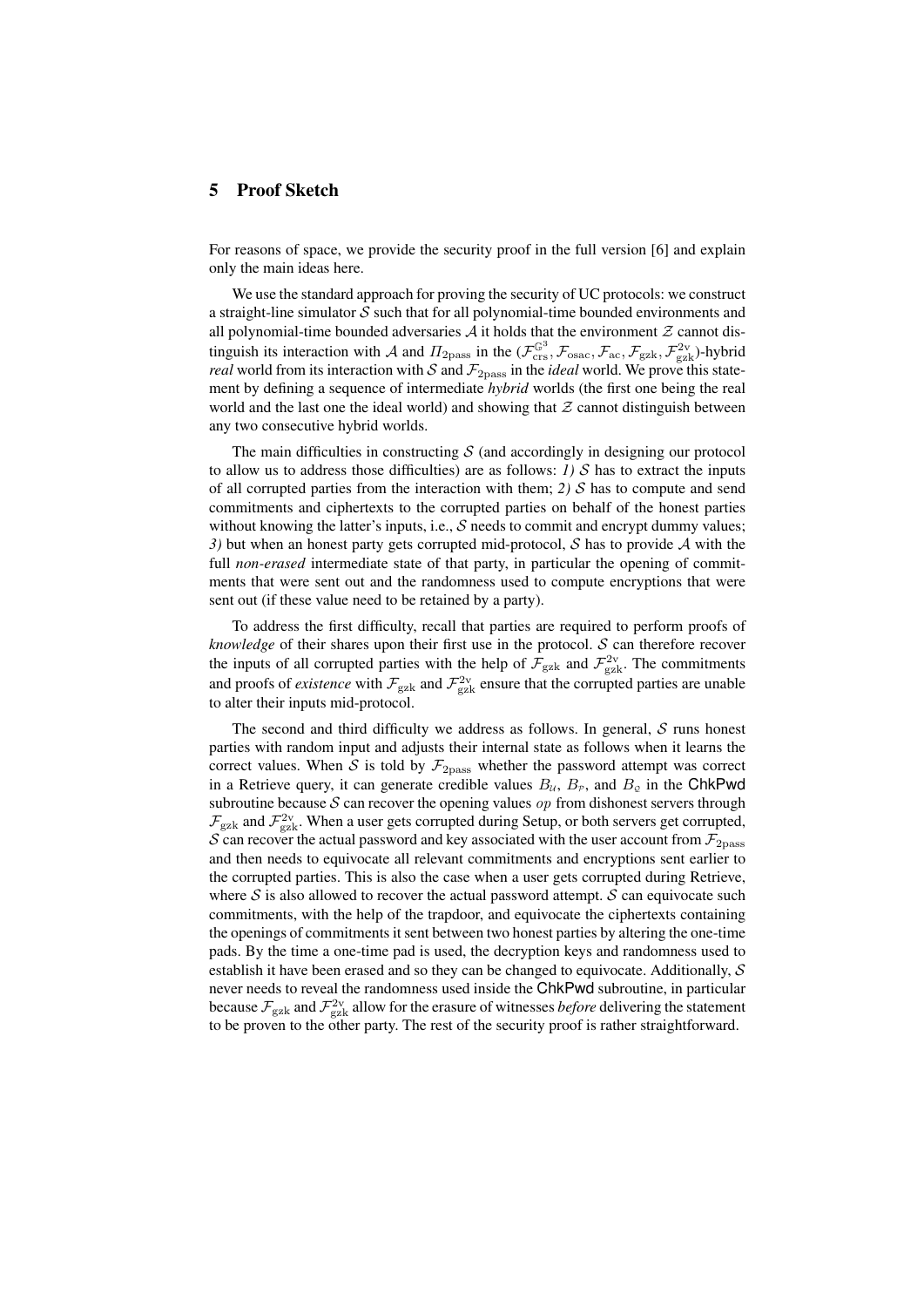# 6 Conclusion

We presented the first TPASS protocol secure against adaptive corruptions and where servers can recover from corruptions in a provably secure way. Our protocol involves two servers, and security for the user is guaranteed as long as at most one server is corrupted at any time. Our protocol is efficient enough to be well within reach of a practical implementation. Designing an efficient protocol in the more general t-out-ofn setting is an interesting open problem.

Acknowledgements. We are grateful to the anonymous reviewers of all earlier versions of this paper for their comments, and thank Anja Lehmann for many helpful discussions. This work was supported by the European Community through the Seventh Framework Programme (FP7), under grant agreement n◦321310 for the project PERCY.

### References

- 1. A. Bagherzandi, S. Jarecki, N. Saxena, Y. Lu. Password-protected secret sharing. In *ACM CCS 2011*, pages 433–444.
- 2. B. Barak, R. Canetti, Y. Lindell, R. Pass, T. Rabin. Secure Computation without Authentication. In *CRYPTO 2005*, pages 361–377.
- 3. Donald Beaver, Stuart Haber. Cryptographic Protocols Provably Secure Against Dynamic Adversaries. In *EUROCRYPT 1991*, pages 307–323.
- 4. J. Brainard, A. Juels, B. Kaliski, M. Szydlo. A new two-server approach for authentication with short secrets. In *USENIX SECURITY 2003*, pages 201–214.
- 5. W. Burr, D. Dodson, E. Newton, R. Perlner, W. Polk, S. Gupta, E. Nabbus. Electronic authentication guideline. NIST Special Publication 800-63-1, 2011.
- 6. J. Camenisch, R. R. Enderlein, G. Neven. Two-Server Password-Authenticated Secret Sharing UC-Secure Against Transient Corruptions. *IACR Cryptology ePrint Archive*, 2015:006.
- 7. J. Camenisch, R. R. Enderlein, V. Shoup. Practical and Employable Protocols for UC-Secure Circuit Evaluation over  $\mathbb{Z}_n$ . In *ESORICS 2013*, pages 19–37.
- 8. J. Camenisch, S. Krenn, V. Shoup. A Framework for Practical Universally Composable Zero-Knowledge Protocols. In *ASIACRYPT 2011*, pages 449–467.
- 9. J. Camenisch, A. Lehmann, A. Lysyanskaya, G. Neven. Memento: How to Reconstruct Your Secrets from a Single Password in a Hostile Environment. In *CRYPTO 2014*, pages 256–275.
- 10. J. Camenisch, A. Lysyanskaya, G. Neven. Practical Yet Universally Composable Two-Server Password-Authenticated Secret Sharing. In *ACM CCS 2012*, pages 525–536.
- 11. R. Canetti. Universally Composable Security: A New Paradigm for Cryptographic Protocols. *IACR Cryptology ePrint Archive*, 2000:67.
- 12. R. Canetti. Universally Composable Security: A New Paradigm for Cryptographic Protocols. *FOCS 2001*, pages 136–145.
- 13. R. Canetti, S. Halevi, J. Katz, Y. Lindell, P. MacKenzie. Universally composable passwordbased key exchange. In *EUROCRYPT 2005*, pages 404–421.
- 14. R. Canetti, T. Rabin. Universal composition with joint state. In *CRYPTO 2003*, pages 265– 281.
- 15. R. Cramer, V. Shoup. A practical public key cryptosystem provably secure against adaptive chosen ciphertext attack. In *CRYPTO 1998*, pages 13–25.
- 16. M. Di Raimondo, R. Gennaro. Provably secure threshold password-authenticated key exchange. In *EUROCRYPT 2003*, pages 507–523.